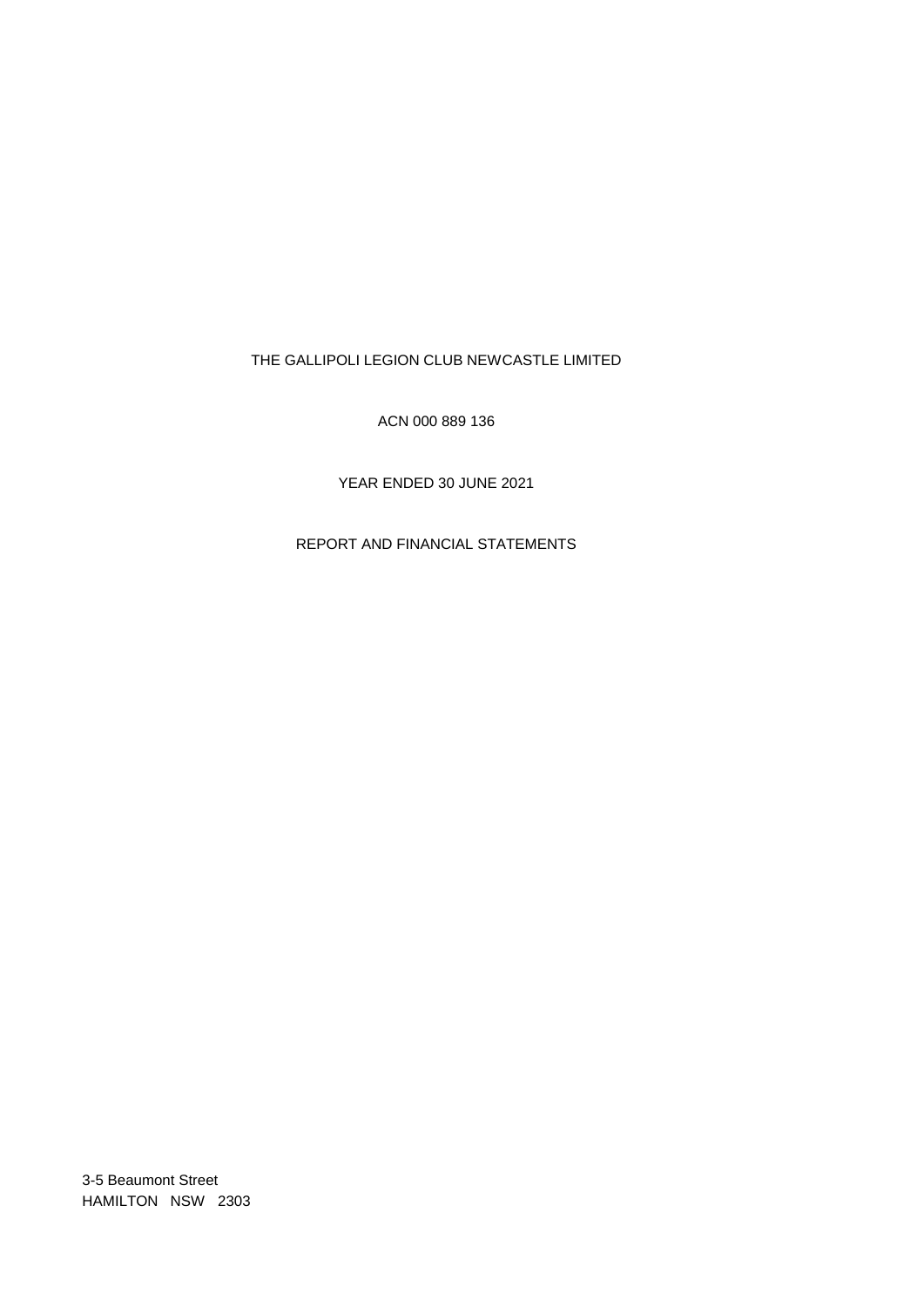## BOARD OF DIRECTORS

Peter Coates **President** President Sharon Ellis **Vice President** Melissa Bone Alan Barkley Joanne Jenkins Catherine Olson

### SECRETARY/MANAGER

### Michael Cleary

## PATRONS

Trish Punshon Robert Hicks OAM

## BANKERS

Commonwealth Trading Bank, Hamilton National Australia Bank, Hamilton

### AUDITORS

Lindbeck Partners 15 Kelton Street, Cardiff

### HONORARY SOLICITOR

Bale Boshev Lawyers 60-62 Beaumont Street, Hamilton

### REGISTERED OFFICE

3-5 Beaumont Street, Hamilton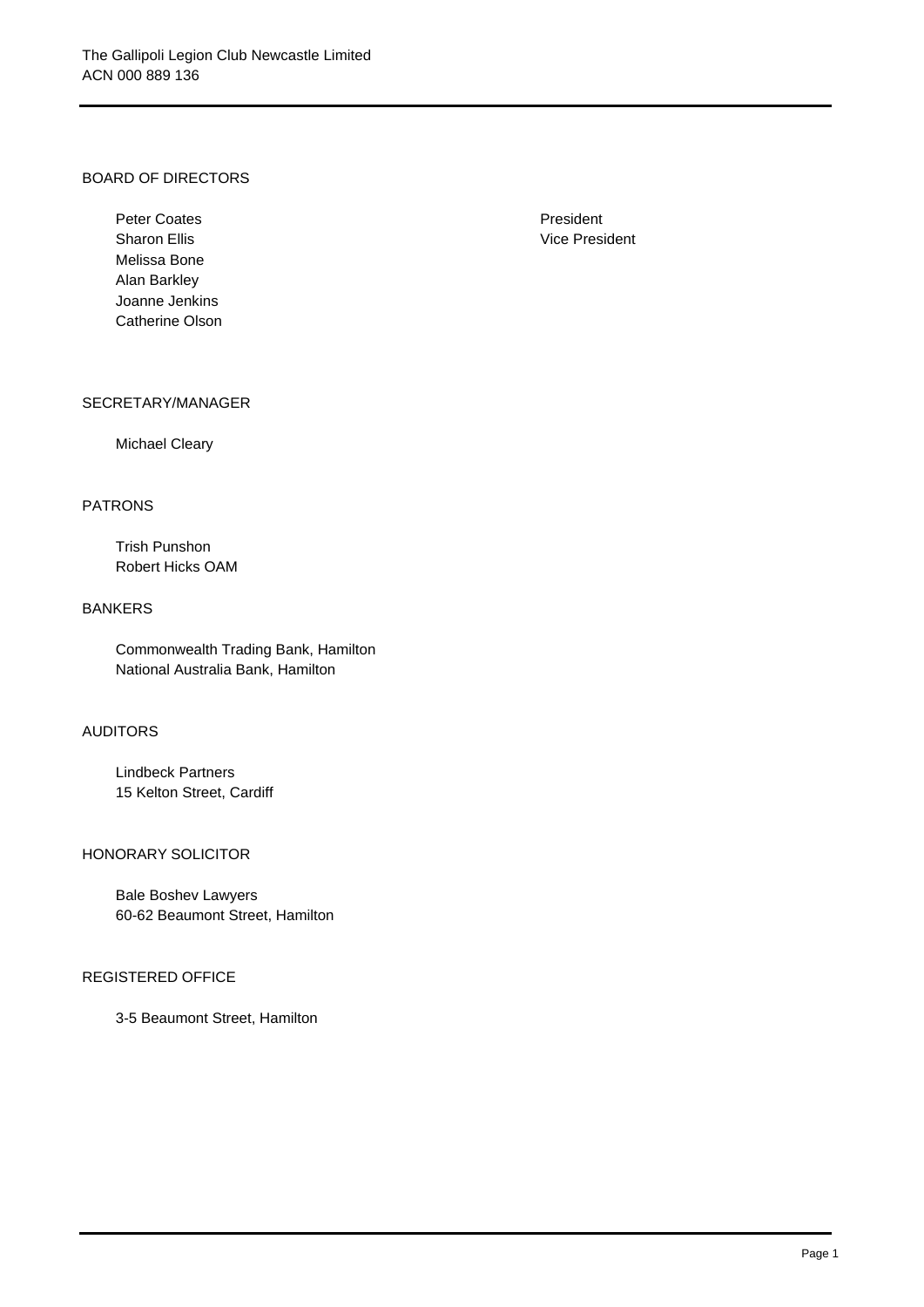# **PRESIDENT'S REPORT FOR THE YEAR ENDED 30 JUNE 2021**

Ladies and Gentlemen,

On behalf of The Board of directors, I present to you the 65th Annual report for the year ended 30 June 2021 of the Gallipoli Legion Club Newcastle Ltd.

I would like to begin by offering my sincerest regards to all members in the hope you and your families are all safe and well as we learn to live with the unstable times of recent months.

The Covid-19 global pandemic has certainly placed an immense amount of pressure on businesses to not only survive, but to look for varying ways in developing new operating systems and in many ways reinvent themselves to cope with the restrictions placed on the hospitality industry in particular, through compliance of social distancing and patron numbers.

In what has been a sharp learning experience for all of us, the aid and support from Federal and State Government has been of great help and as the economy remains fragile, I hope the Government can continue to provide financial assistance to businesses, employers and employees well into the future, with the effects of the virus to be felt for years to come both financially and our approach to everyday living.

ANZAC Day Commemorations were understandably not permitted this year, but it was wonderful to see so many people adapt to the circumstances with many households, neighbours and suburbs adopting a driveway acknowledgment at dawn on April 25th, proving that the ANZAC Legend & Spirit will never be forgotten.

A huge thank you to my fellow Club Directors, CEO, Staff and Gallipoli Club Members who have co-operated, adapted and shown great persistence in the face of adversity to maintain a positive outlook and focus on the job at hand. Well done everyone.

I look forward to the challenge of the next 12 months with much optimism, and remain grateful to our Members for your amazing patronage and loyalty.

Take care and I hope to see you at the club soon.

Our Membership as at 30 June 2021 was as follows:

| <b>TOTAL MEMBERS</b> | 1.509 |
|----------------------|-------|
| Social members       | 1.468 |
| Ex Service Members   | 41    |

Kind regards

Peter Coates President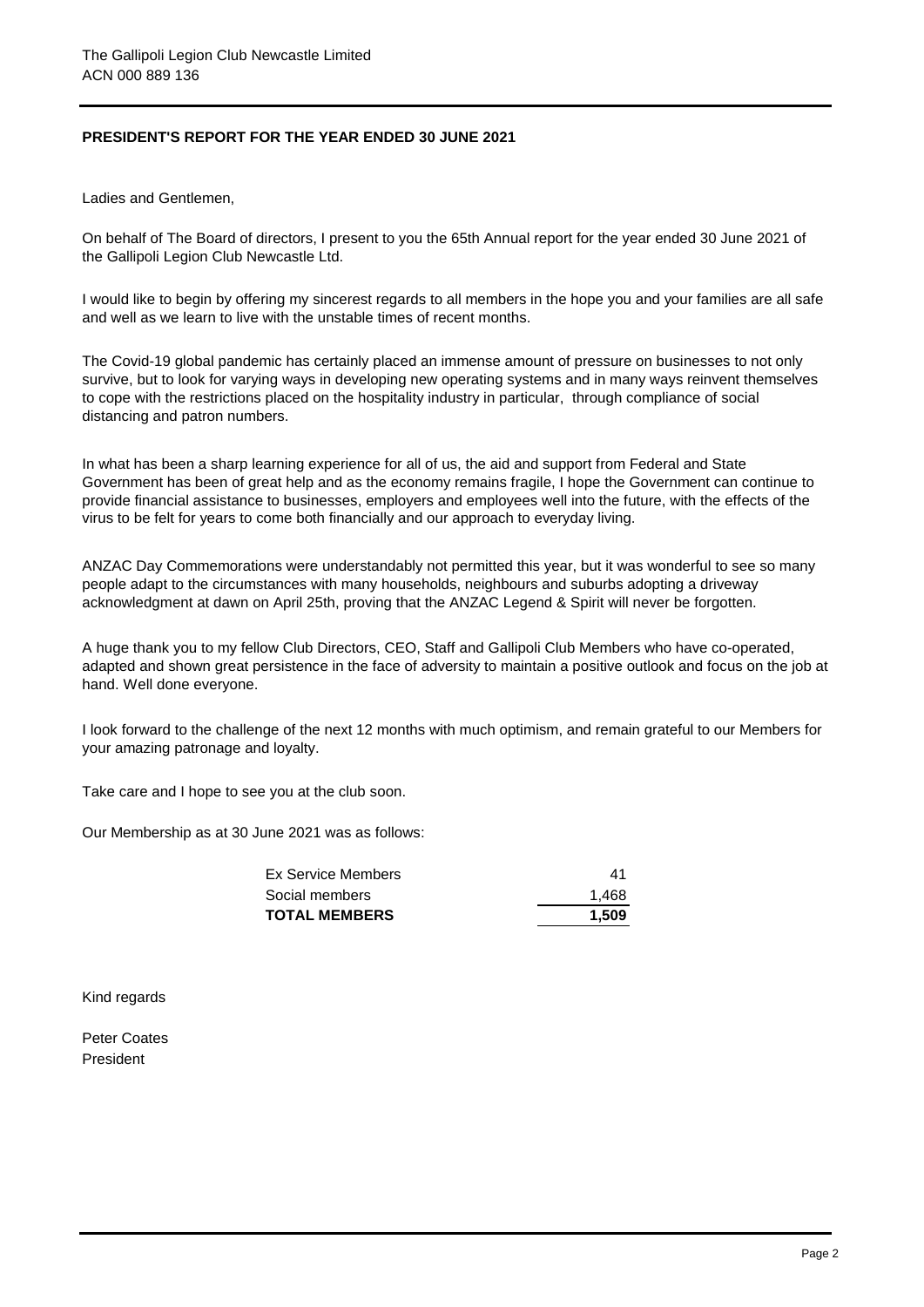# **SECRETARY MANAGER'S REPORT FOR THE YEAR ENDED 30 JUNE 2021**

Dear Members

I hereby present to you the annual report for the year ended 30 June 2021.

To say that the last 12 months has been a rollercoaster of a year would be a gross understatement!

First and foremost I would like to thank the members for your resolute support, conduct and patience during venue lockdown with your constant messages of sustained support providing the resolve to keep pushing forward, no matter what crazy scenarios were being thrown our way on a daily basis. Thank you so much one and all.

My heartfelt gratitude to Directors and Staff who continued to be staunch every step of the way through unprecedented times with a positive attitude and belief that together we can overcome anything. Fantastic effort everyone.

Over the last 12 months further improvements and upgrades have taken place with the level 1 auditorium seeing new flooring and lighting installed an upgraded beer system increasing product range enabling more variety on offer to members and guests. The installation of a new P.A System in the auditorium will further enhance and amplify the live music, corporate and private function experience.

The Gallipoli Legion Club (The Gal) has long been regarded as a great live music venue. In association with Allon Silove & Joshua Barnett, creators of the From a Distance Sessions, the club is excited to be linked with the 'FAD' Sessions nurturing young local musicians in giving them a platform to have their original music heard. Allon and Joshua will be staging weekly performances of local talent, hosted by The Gal and showing our support for the local music industry.

Take care everyone & stay safe

Cya @ The Gal soon

Kind regards

Michael Cleary Secretary Manager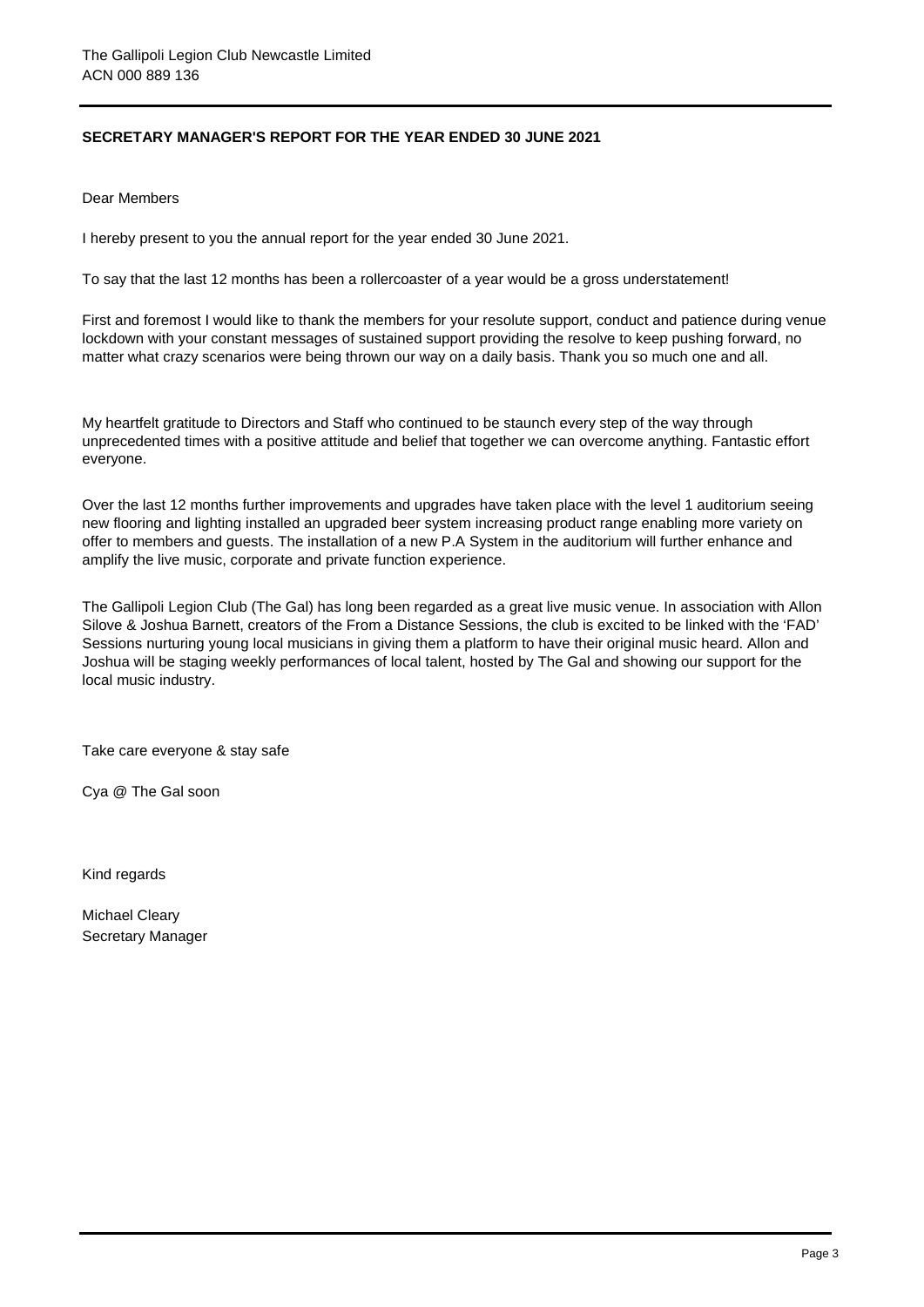# **DIRECTORS REPORT**

The Directors of The Gallipoli Legion Club Newcastle Limited present their report together with the financial statements of the Company for the year ended 30 June 2021 and the Independent Audit Report thereon.

### **Directors**

The following persons were Directors of The Gallipoli Legion Club Newcastle Limited during or since the end of the financial year.

| <b>NAME</b>         | <b>QUALIFICATIONS</b> | <b>EXPERIENCE</b> | <b>SPECIAL</b>           |
|---------------------|-----------------------|-------------------|--------------------------|
|                     |                       |                   | <b>RESPONSIBILITIES</b>  |
| Peter Coates        |                       | <b>Since 2011</b> | Director, President      |
| <b>Sharon Ellis</b> |                       | <b>Since 2011</b> | Director, Vice President |
| Melissa Bone        |                       | <b>Since 2019</b> | Director                 |
| Alan Barkley        |                       | <b>Since 2020</b> | Director                 |
| Joanne Jenkins      |                       | <b>Since 2020</b> | Director                 |
| Catherine Olson     |                       | <b>Since 2020</b> | Director                 |

Directors have been in office since the start of the financial year to the date of this report unless otherwise stated.

## **Principal Activities**

The principal activities of the company during the period have been to encourage amongst members and their visitors the preservation of a spirit of loyalty to the Crown and to the and to perpetuate a sense of comradeship with the community such as was attained in the Australian armed Commonwealth of Australia services during the ANZAC campaign and other military engagements and to promote social intercourse and cultural and sporting activities amongst members and their guests and for the purpose to provide a Club with all the usual facilities of a Club for the accommodation of members and of former sailors, soldiers and airmen and of other persons. There has been no significant change in the nature of the Club's activities during the period.

## **Operating Results**

The loss of the company from ordinary activities after providing for income tax amounted to \$187,889

### **Subsequent events**

No matters or circumstances have arisen since the end of the financial period that have significantly affected or may significantly affect the operations of the company; the results of those operations; or the state of affairs of the company in future financial years.

### **Future Developments, Prospects and Business Strategies**

Likely developments in the operations of the economic entity and the expected results of those operations have not been included in this report as the directors believe, on reasonable grounds, that the inclusion of such information would be likely to result in unreasonable prejudice to the company.

### **Changes in state of affairs**

There was no significant change in the state of affairs of the company during the financial year.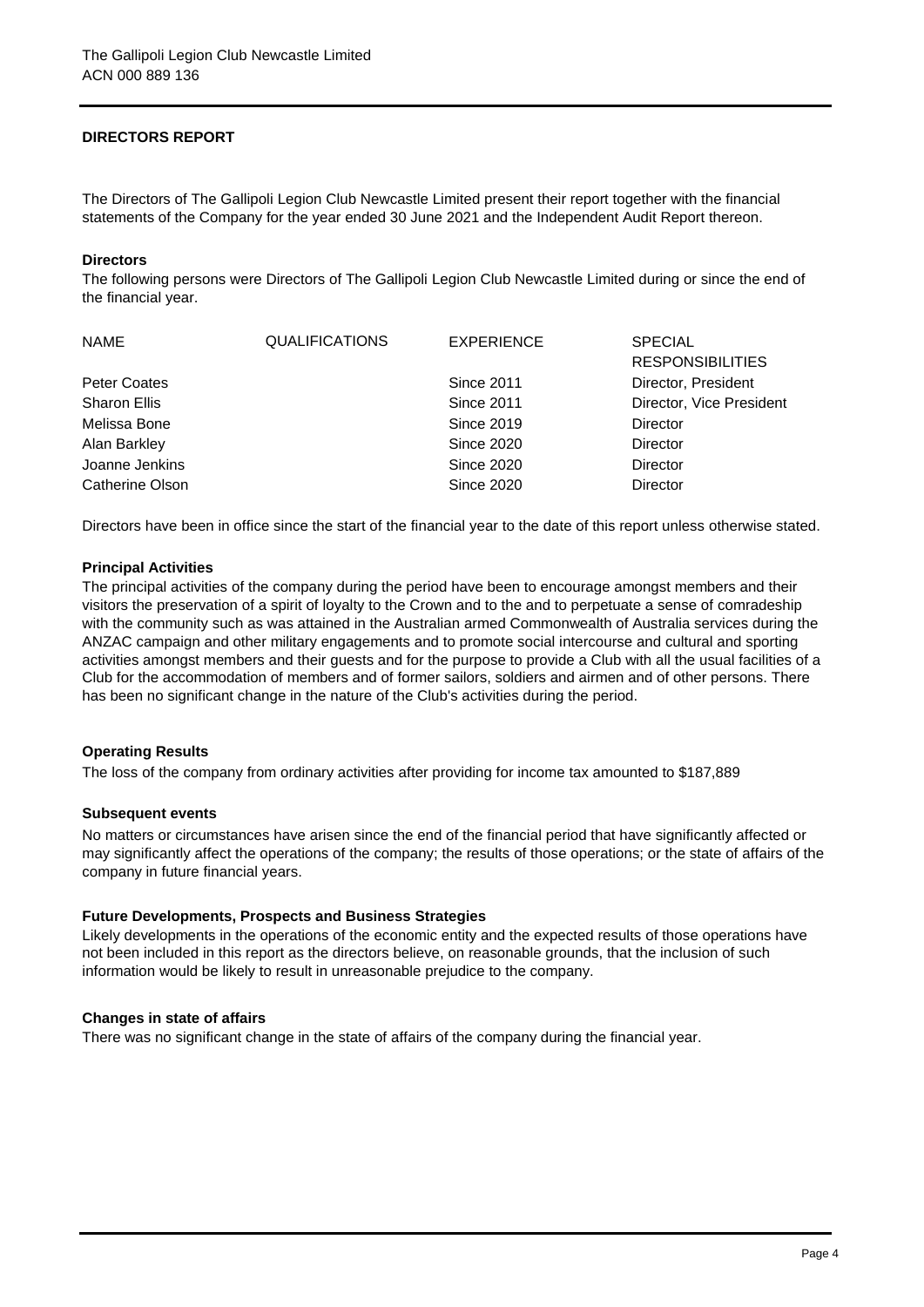# **DIRECTORS REPORT (continued)**

### **Meetings of Directors**

The number of meetings of Directors (including meetings of committees of Directors) held during the year, and the number of meetings attended by each Director, are as follows:

| Director            | Meetings |          |  |
|---------------------|----------|----------|--|
|                     | Eligible | Attended |  |
| Peter Coates        | 12       | 11       |  |
| <b>Sharon Ellis</b> | 12       | 11       |  |
| Melissa Bone        | 12       | 12       |  |
| Alan Barkley        | 12       | 5        |  |
| Joanne Jenkins      | 12       | 10       |  |
| Catherine Olson     | 12       | 12       |  |

## **Contribution in winding up**

The Company is incorporated under the Corporations Act 2001 and is a Company limited by guarantee. If the Company is wound up, the constitution states that each Ordinary Social member is required to contribute a maximum of \$2 and Ordinary Members Legion, Ex-Service and Life Members a maximum of \$8 each towards meeting any outstanding obligations of the Company. At 30 June 2021, the total amount that members of the Company are liable to contribute if the Company is wound up is \$3,264 (2020 \$2,452).

## **Indemnifying Officers or Auditor**

During the period, the company paid a premium for the Directors and officers liability insurance policy. The insurance policy provides for the directors named in this report, the company secretary, officers and former directors and officers of the company. The contract prohibits the disclosure of the nature of the liabilities and the amount of the premium.

## **Proceedings on Behalf of Company**

No person has applied for leave of the Court to bring proceedings on behalf of the company or intervene in any proceedings to which the company is a party for the purpose of taking responsibility on behalf of the company for all or any part of those proceedings.

The company was not a party to any such proceedings during the period.

### **Auditor's Independence Declaration**

A copy of the Auditor's Independence Declaration as required under section 307C of the Corporations Act 2001 is included in page 6 of this financial report and forms part of the Directors' Report.

Signed in accordance with a resolution of the directors

P COATES

HAMILTON 28 September 2021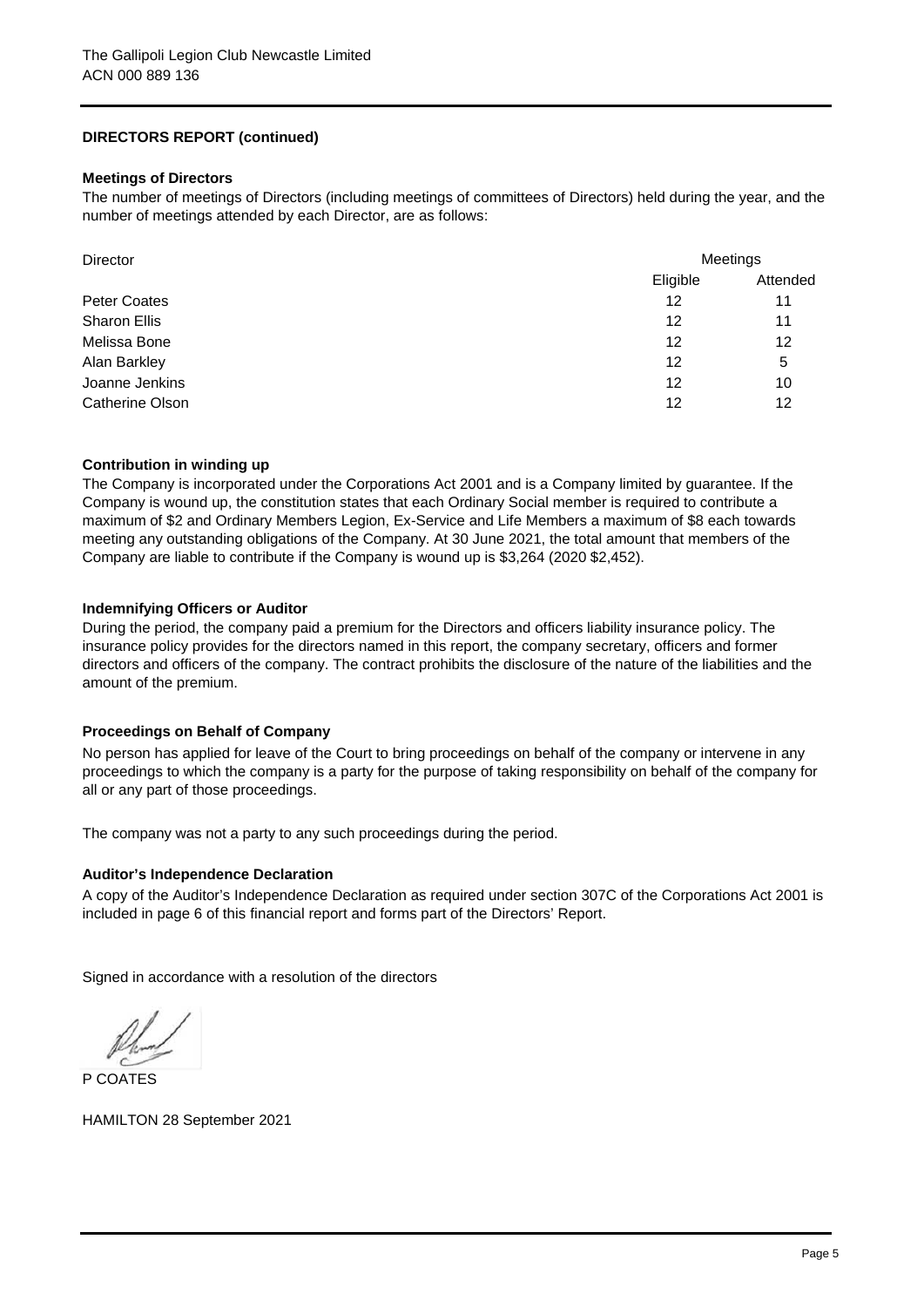

B N LINDBECK PTY LTD ACN 079 130 000 ABN 99 839 215 857

## AUDITOR'S INDEPENDENCE DECLARATION TO THE DIRECTORS OF THE GALLIPOLI LEGION CLUB NEWCASTLE LIMITED

In accordance with the requirements of section 307C of the Corporations Act 2001, as lead auditor for the audit of The Gallipoli Legion Club Newcastle Limited for the year ended 30 June 2021, I declare that, to the best of my knowledge and belief, there have been:

a.

No contraventions of the auditor independence requirements of section 307C of the Corporations Act 2001 in relation to the audit; and

b. No contraventions of any applicable code of professional conduct in relation to the audit.

Lindleck Perfacts

LINDBECK PARTNERS Chartered Accountants

Barry Lindbeck Partner

Cardiff, 27 September 2021

15 Kelton Street [PO Box 618] Cardiff NSW 2285 **T**: [02] 4954 4611 **F**: [02] 4954 5757 **E**: mail@lindbeckpartners.com

Liability limited by a scheme approved under Professional Standards Legislation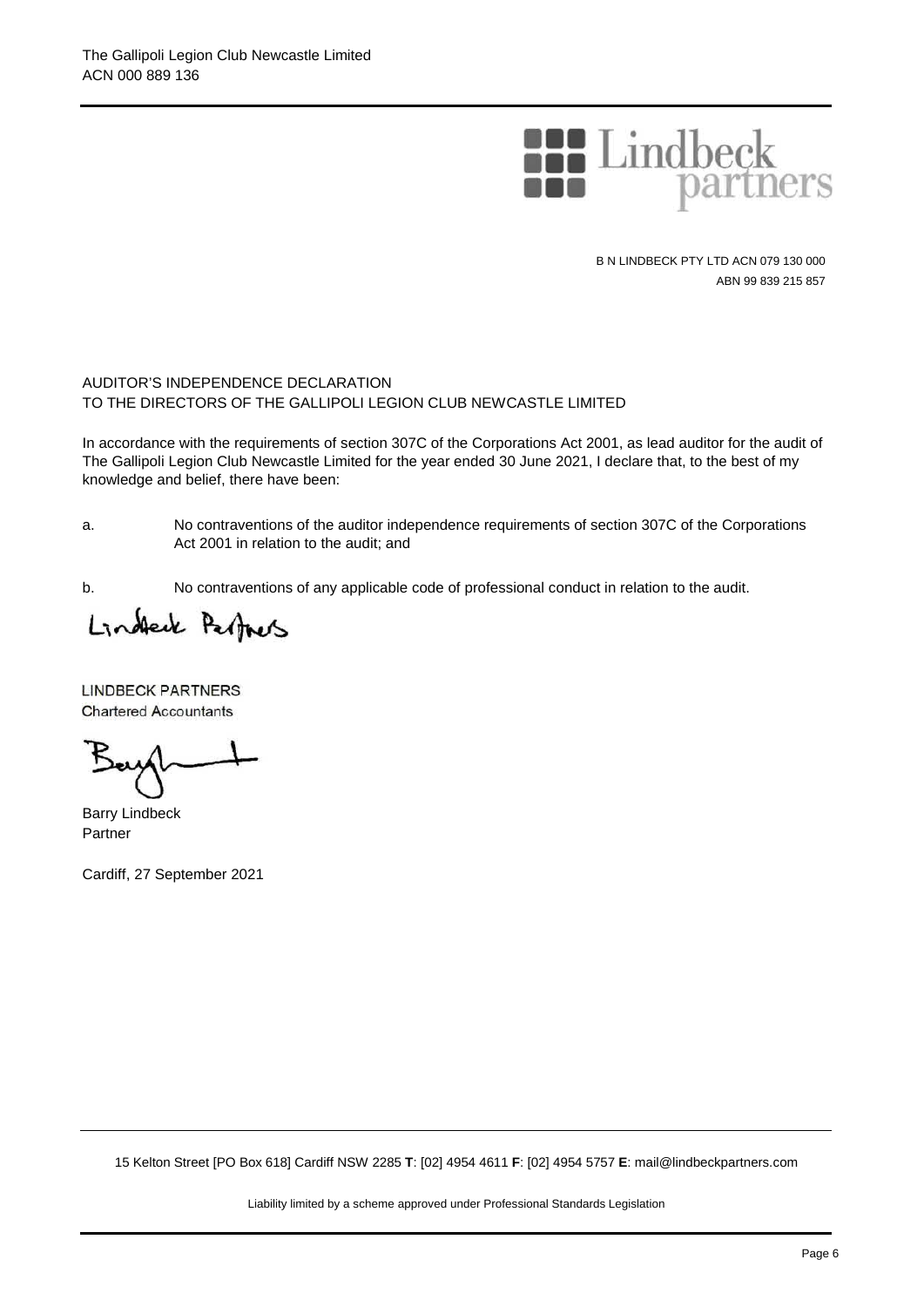# **STATEMENT OF PROFIT OR LOSS AND OTHER COMPREHENSIVE INCOME**

for the year ended 30 June 2021

|                                                               | <b>NOTES</b> | 2021       | 2020       |
|---------------------------------------------------------------|--------------|------------|------------|
|                                                               |              | \$         | \$         |
| Revenues                                                      | 2            | 1,075,096  | 854,231    |
| Changes in inventories of finished goods and work in progress |              | 3.709      | 6,637      |
| Raw materials and consumables used                            |              | (280, 173) | (212, 871) |
| Employee benefits expense                                     |              | (365,088)  | (327, 471) |
| Depreciation and amortisation expenses                        | 3            | (120, 673) | (112, 434) |
| Other expenses                                                |              | (500, 760) | (420,911)  |
| Profit/(loss) before income tax expense                       |              | (187, 889) | (212, 819) |
| Income tax expense                                            | 4            |            |            |
| Profit/(loss) for the period                                  |              | (187, 889) | (212, 819) |
|                                                               |              |            |            |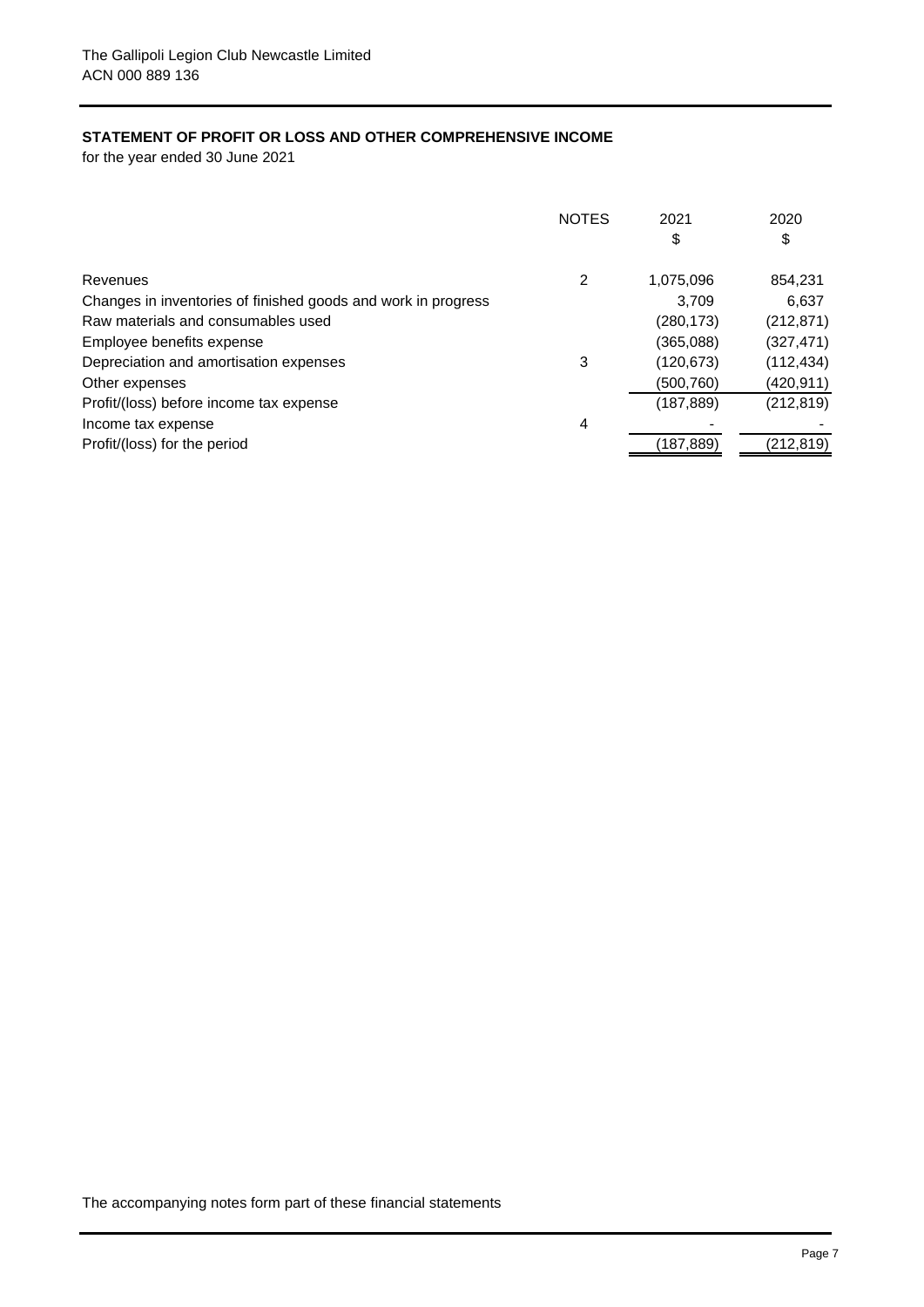## **STATEMENT OF FINANCIAL POSITION**

as at 30 June 2021

|                                | <b>NOTES</b>   | 2021      | 2020      |
|--------------------------------|----------------|-----------|-----------|
|                                |                | \$        | \$        |
| <b>ASSETS</b>                  |                |           |           |
| <b>CURRENT ASSETS</b>          |                |           |           |
| Cash and cash equivalents      | $\overline{7}$ | 158,778   | 76,357    |
| Trade and other receivables    | 8              |           | 4,443     |
| Inventories                    | 9              | 22,717    | 19,008    |
| Other current assets           | 10             | 52,844    | 66,512    |
| TOTAL CURRENT ASSETS           |                | 234,339   | 166,320   |
| NON-CURRENT ASSETS             |                |           |           |
| <b>Financial assets</b>        | 11             | 650,010   | 967,208   |
| Property, plant and equipment  | 12             | 1,452,426 | 1,404,075 |
| TOTAL NON-CURRENT ASSETS       |                | 2,102,436 | 2,371,283 |
| TOTAL ASSETS                   |                | 2,336,775 | 2,537,603 |
|                                |                |           |           |
| <b>LIABILITIES</b>             |                |           |           |
| <b>CURRENT LIABILITIES</b>     |                |           |           |
| Trade and other payables       | 13             | 63,658    | 53,950    |
| Borrowings                     | 14             | 45,263    | 48,428    |
| <b>Current tax liabilities</b> | 15             |           |           |
| Short-term provisions          | 16             | 33,596    | 28,461    |
| TOTAL CURRENT LIABILITIES      |                | 142,517   | 130,839   |
| NON-CURRENT LIABILITIES        |                |           |           |
| <b>Borrowings</b>              | 14             | 42,042    | 68,738    |
| Long-term provisions           | 16             | 43,508    | 41,429    |
| TOTAL NON-CURRENT LIABILITIES  |                | 85,550    | 110,167   |
| TOTAL LIABILITIES              |                | 228,067   | 241,006   |
| <b>NET ASSETS</b>              |                | 2,108,708 | 2,296,597 |
| <b>EQUITY</b>                  |                |           |           |
| Reserves                       |                | 1,218,514 | 1,218,514 |
| Retained earnings              |                | 890,194   | 1,078,083 |
| <b>TOTAL EQUITY</b>            |                | 2,108,708 | 2,296,597 |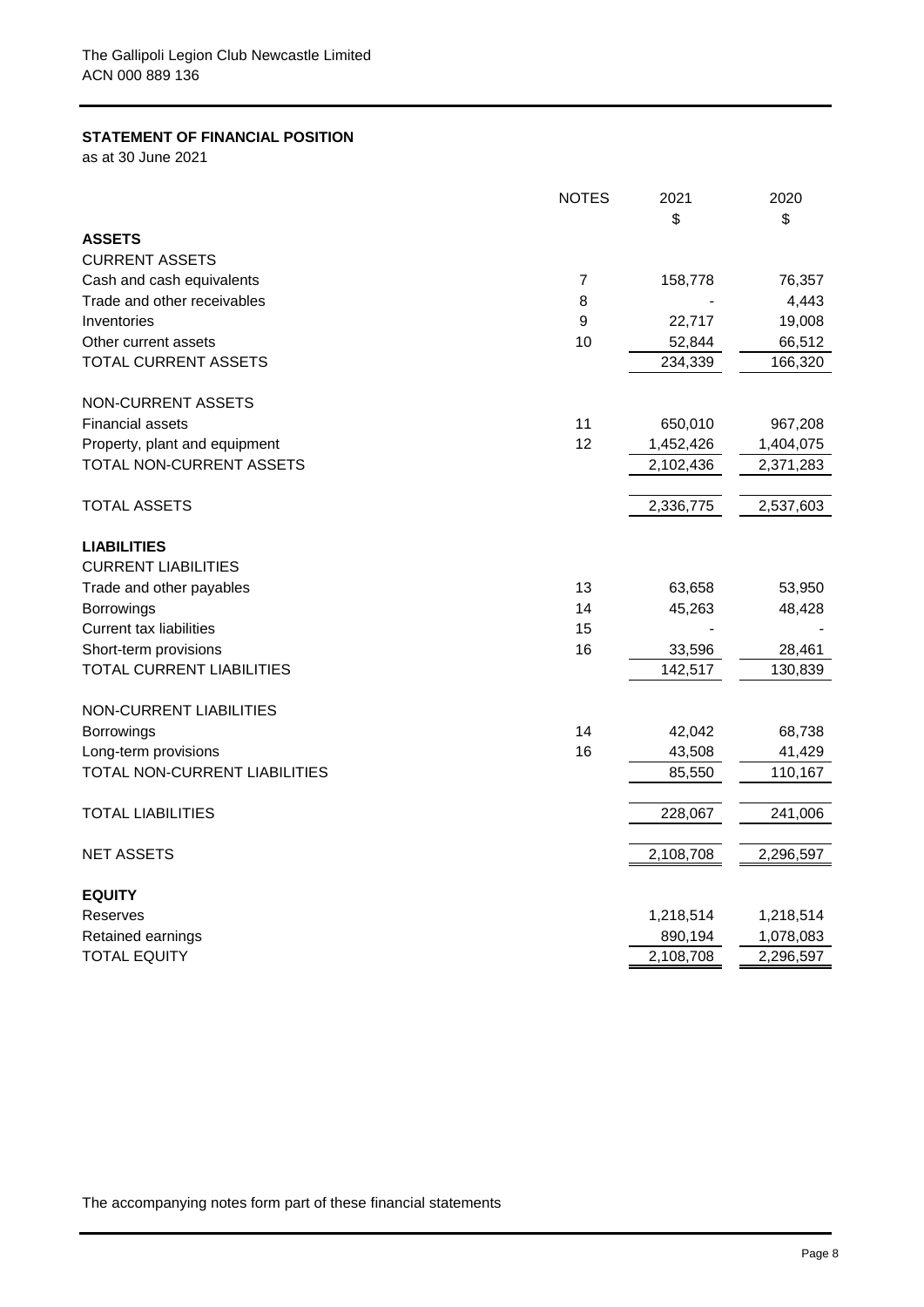# **STATEMENT OF CHANGES IN EQUITY**

for the year ended 30 June 2021

| <b>NOTES</b>                      | Retained<br>earnings | Asset<br><b>Revaluation</b><br>Reserve | Total      |
|-----------------------------------|----------------------|----------------------------------------|------------|
|                                   | \$                   | \$                                     | \$         |
| Balance at 30 June 2019           | 1,290,902            | 1,218,514                              | 2,509,416  |
| Profit attributable to members    | (212, 819)           |                                        | (212, 819) |
| Revaluation increment (decrement) |                      |                                        |            |
| Balance at 30 June 2020           | 1,078,083            | 1,218,514                              | 2,296,597  |
| Profit attributable to members    | (187, 889)           |                                        | (187, 889) |
| Revaluation increment (decrement) |                      |                                        |            |
| Balance at 30 June 2021           | 890,194              | 1,218,514                              | 2,108,708  |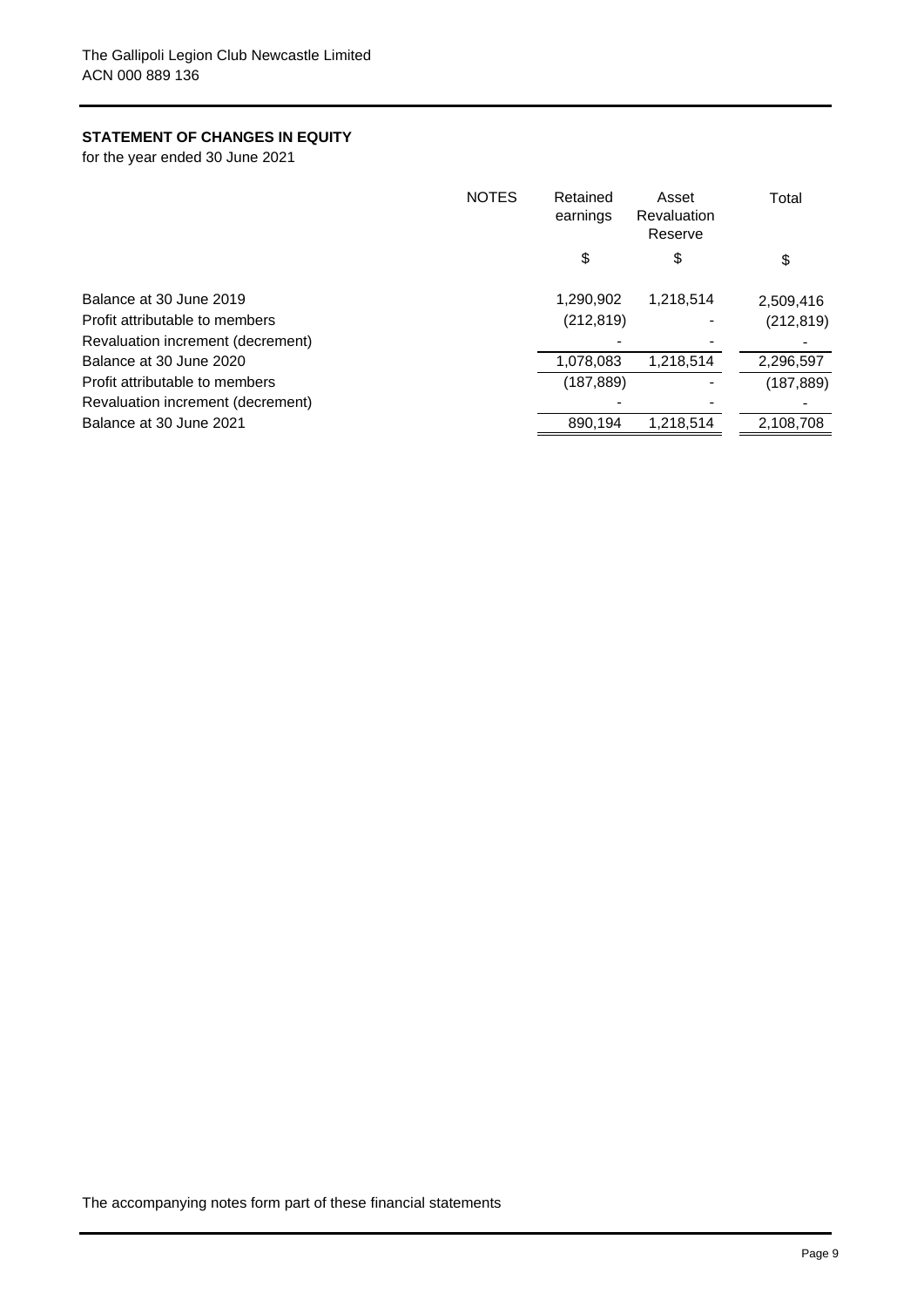# **STATEMENT OF CASH FLOWS**

for the year ended 30 June 2021

|                                                     | <b>NOTES</b>   | 2021           | 2020           |
|-----------------------------------------------------|----------------|----------------|----------------|
|                                                     |                | \$             | \$             |
|                                                     |                | <b>INFLOWS</b> | <b>INFLOWS</b> |
|                                                     |                | (OUTFLOWS)     | (OUTFLOWS)     |
| Cash Flows from operating activities                |                |                |                |
| Receipts from customers                             |                | 1,174,852      | 919,443        |
| Payments to suppliers and employees                 |                | (1, 217, 731)  | (1,086,019)    |
| Interest received                                   |                | 11,492         | 16,767         |
| Interest paid                                       |                | (4, 505)       | (4, 436)       |
| Net cash provided by (used in) operating activities | 19(a)          | (35, 892)      | (154, 245)     |
| Cash Flows from investing activities                |                |                |                |
| Proceeds from sale of property, plant & equipment   |                |                |                |
| Proceeds from sale of financial assets              |                | 317,198        | 505,779        |
| Purchase of financial assets                        |                |                |                |
| Purchase of property, plant & equipment             |                | (169, 024)     | (422, 049)     |
| Net cash provided by (used in) investing activities |                | 148,174        | 83,730         |
| Cash Flows from financing activities                |                |                |                |
| Proceeds from borrowings                            |                |                | 94,600         |
| Repayment of borrowings                             |                | (29, 861)      | (27, 533)      |
| Net cash used in financing activities               |                | (29, 861)      | 67,067         |
| Net increase/(decrease) in cash held                |                | 82,421         | (3, 448)       |
| Cash at 1 July 2020                                 | 7              | 76,357         | 79,805         |
| Cash at 30 June 2021                                | $\overline{7}$ | 158,778        | 76,357         |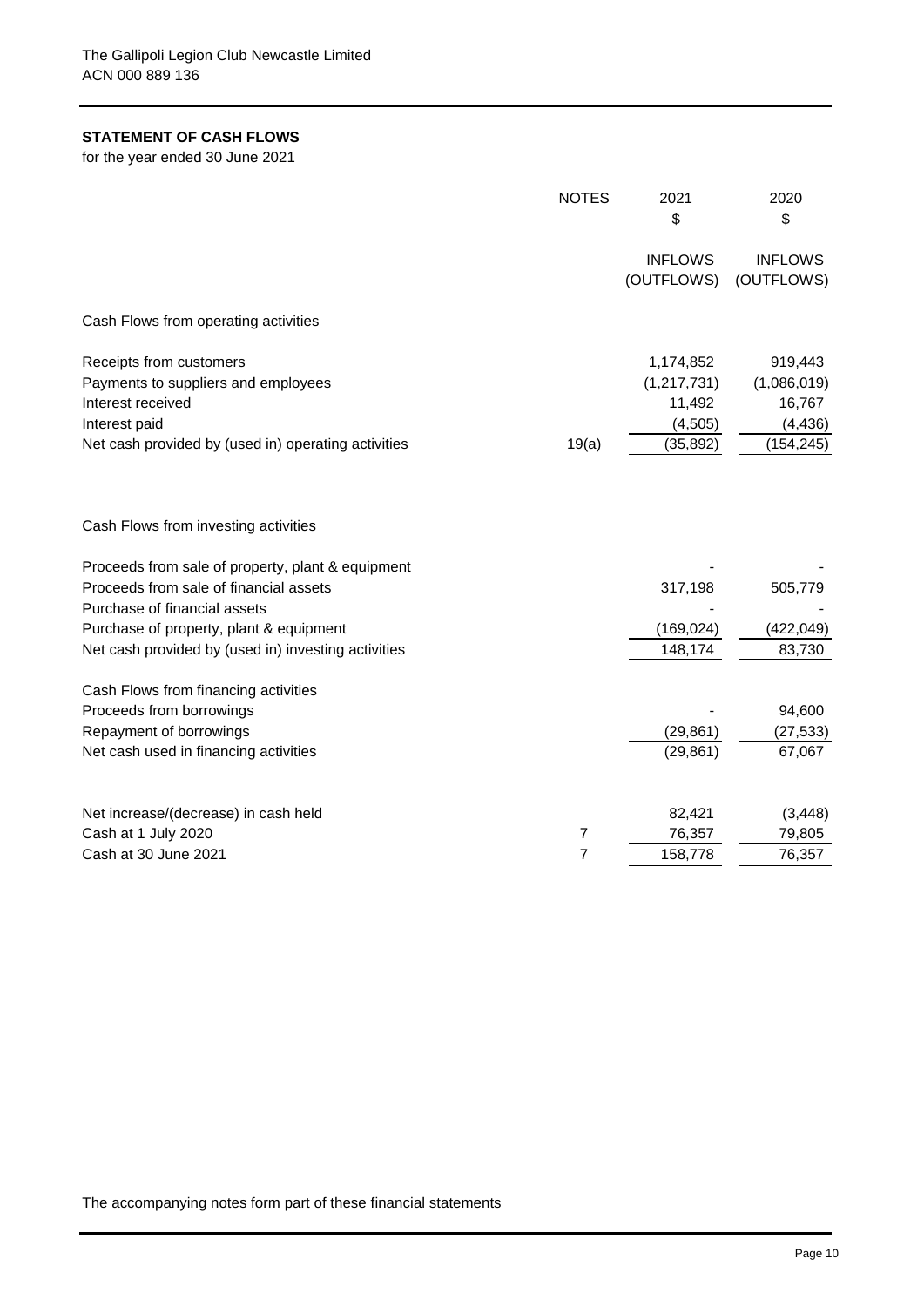## **NOTES TO THE FINANCIAL STATEMENTS**

for the year ended 30 June 2021

The financial report covers The Gallipoli Legion Club Newcastle Limited as an individual entity. The Gallipoli Legion Club Newcastle Limited is a company limited by guarantee, incorporated and domiciled in Australia.

The functional and presentation currency of The Gallipoli Legion Club Newcastle Limited is Australian dollars.

The financial report was authorised for issue by the Directors on 28 September 2021.

Comparatives are consistent with prior years, unless otherwise stated.

### 1. STATEMENT OF ACCOUNTING POLICIES

This financial report is a general purpose financial report that has been prepared in accordance with Australian Accounting Standards, Urgent Issues Group Consensus Views and other authoritative pronouncements of the Australian Accounting Standards Board and the requirements of the Corporations Act 2001.

The financial report covers The Gallipoli Legion Club Newcastle Limited as an individual entity. The Gallipoli Legion Club Newcastle Limited is a company limited by guarantee, incorporated and domiciled in Australia.

The following is a summary of the material accounting policies adopted by the association in the preparation of the financial report. The accounting policies have been consistently applied, unless otherwise stated.

#### *Reporting Basis and Conventions*

The financial report has been prepared on an accruals basis and is based on historical costs modified by the revaluation of selected non-current assets, and financial assets and financial liabilities for which the fair value basis of accounting has been applied.

### **Accounting Policies**

#### (a) Income Tax

The charge for current income tax expenses is based on the profit for the period adjusted for any non-assessable or disallowed items. It is calculated using tax rates that have been enacted or are substantively enacted by the balance sheet date.

### (b) Inventories

Stock has been valued at the lower cost and net realisable value. Cost is based on the first-in-first-out principle and includes expenditure incurred in acquiring the stock and bringing it to location.

### (c) Property, Plant and Equipment

Each class of property, plant and equipment is carried at cost or fair value less, where applicable, any accumulated depreciation and impairment losses.

### *Property*

Freehold land and buildings are measured on the cost basis less depreciation and impairment losses.

The carrying amount of land and buildings is reviewed annually by the association to ensure it is not in excess of the recoverable amount from those assets. The recoverable amount is assessed on the basis of the expected net cash flows which will be received from the assets' employment and subsequent disposal. The expected net cash flows have not been discounted to present values in determining recoverable amounts.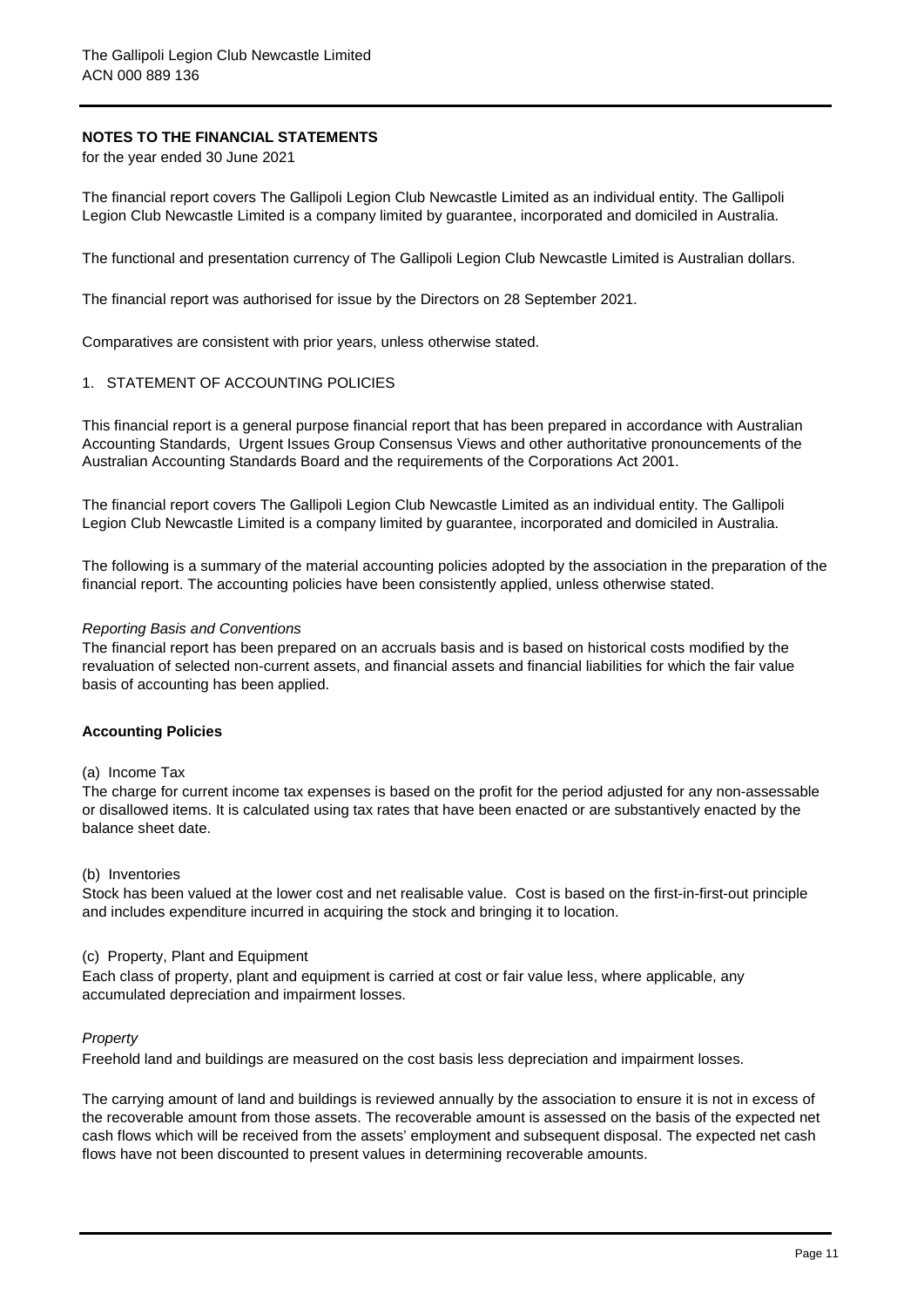### *Plant and Equipment*

Plant and equipment are measured on the cost basis less depreciation and impairment losses.

The carrying amount of plant and equipment is reviewed annually by the association to ensure it is not in excess of the recoverable amount from those assets. The recoverable amount is assessed on the basis of the expected net cash flows which will be received from the assets' employment and subsequent disposal. The expected net cash flows have not been discounted to present values in determining recoverable amounts.

### *Depreciation*

The depreciable amount of all fixed assets including buildings but excluding freehold land, is depreciated on a straight line basis or diminishing value basis over their useful lives to the association commencing from the time the asset is held ready for use.

The depreciation rates used for each class of depreciable asset are:

| Class of Fixed Asset     | <b>Depreciation Rate</b> |
|--------------------------|--------------------------|
| <b>Buildings</b>         | 2.5%                     |
| Plant & equipment        | $10\% - 40\%$            |
| Leased plant & equipment | 40%                      |

The assets' residual values and useful lives are reviewed, and adjusted if appropriate, at each balance sheet date.

An asset's carrying amount is written down immediately to its recoverable amount if the asset's carrying amount is greater than its estimated recoverable amount.

Gains and losses on disposals are determined by comparing proceeds with the carrying amount. These gains or losses are included in the income statement. When revalued assets are sold, amounts included in the revaluation reserve relating to that asset are transferred to retained earnings.

#### *Leases*

Leases of fixed assets, where substantially all the risks and benefits incidental to the ownership of the asset, but not the legal ownership, are transferred to the entity are classified as finance leases.

Finance leases are capitalised, recording an asset and a liability equal to the present value of the minimum lease payments, including any guaranteed residual values.

Leased assets are depreciated on a straight-line basis over their estimated useful lives where it is likely that the entity will obtain ownership of the asset. Lease payments are allocated between the reduction of the lease liability and the lease interest expense for the period.

### (d) Financial Instruments

#### *Recognition*

Financial instruments are initially measured at cost on trade date, which includes transaction costs, when the related contractual rights or obligations exist. Subsequent to initial recognition these instruments are measured as set out below.

### *Held-to-maturity investments*

These investments have fixed maturities, and it is the company's intention to hold these investments to maturity. Any held-to-maturity investments held by the company are stated at amortised cost using the effective interest rate method.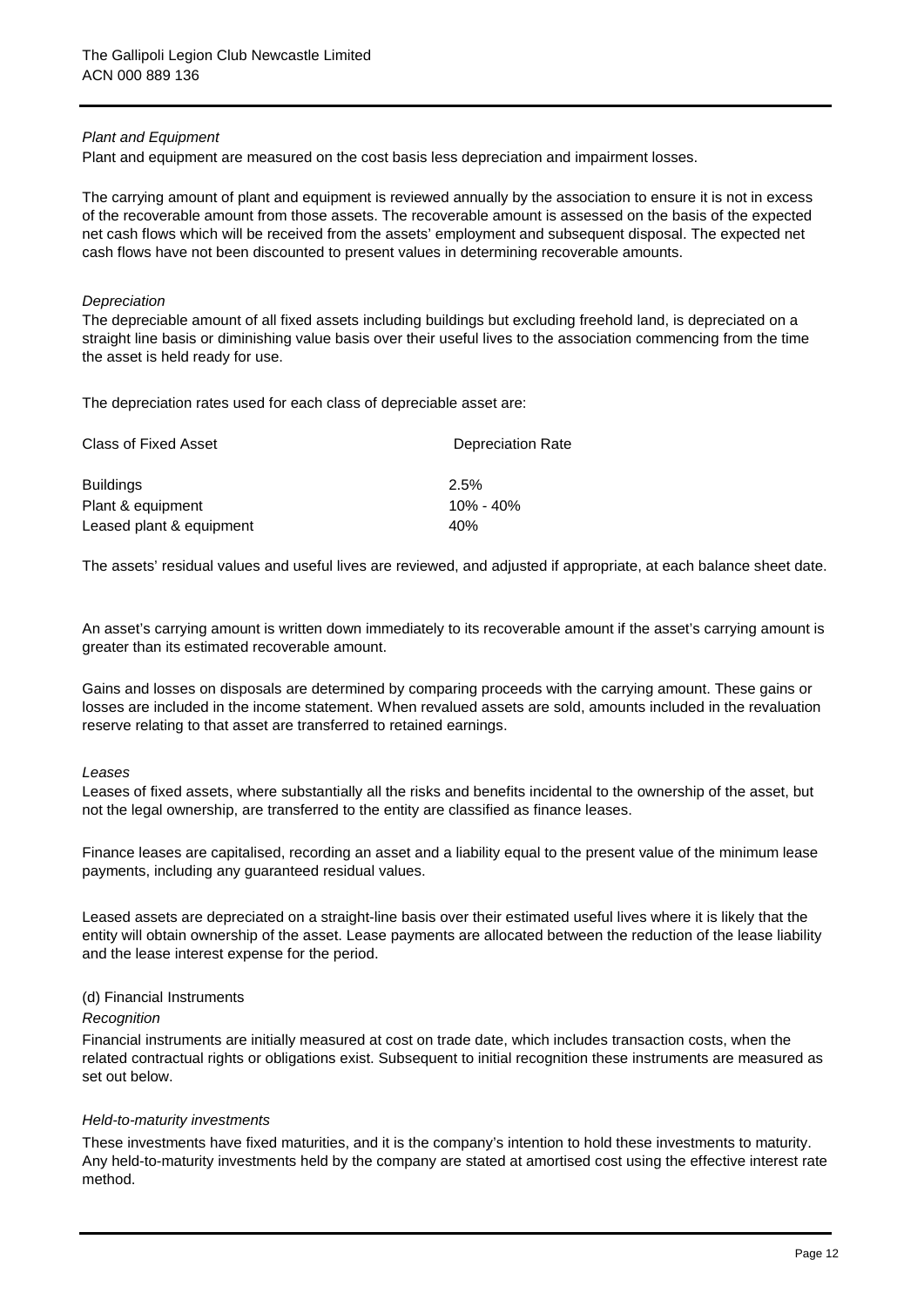## (e) Employee Benefits

Provision is made for the company's liability for employee benefits arising from services rendered by employees to balance date. Employee benefits that are expected to be settled within one year have been measured at the amounts expected to be paid when the liability is settled, plus related on-costs. Employee benefits payable later than one year have been measured at the present value of the estimated future cash outflows to be made for those benefits.

Contributions are made by the company to an employee superannuation fund and are charged as expenses when incurred. The company has no legal obligation to cover any shortfall in the fund's obligation to provide benefits to employees on retirement.

### (f) Provisions

Provisions are recognised when the company has a legal or constructive obligation, as a result of past events, for which it is probable that an outflow of economic benefits will result and that outflow can be reliably measured.

## (g) Cash and cash equivalents

Cash and cash equivalents include cash on hand, deposits held at call with banks, other short-term highly liquid investments with original maturities of three months or less, and bank overdrafts. Bank overdrafts are shown within short-term borrowings in current liabilities on the balance sheet.

## (h) Revenue

Revenue from the sale of goods is recognised upon the delivery of goods to customers. Interest revenue is recognised on a proportional basis taking into account the interest rates applicable to the financial assets. Revenue from the rendering of a service is recognised upon the delivery of the service to the customers. All revenue is stated net of the amount of goods and services tax (GST).

### (i) Goods and Services Tax (GST)

Revenues, expenses and assets are recognised net of the amount of GST, except where the amount of GST incurred is not recoverable from the Australian Tax Office. In these circumstances the GST is recognised as part of the cost of acquisition of the asset or as part of an item of the expense. Receivables and payables in the statement of financial position are shown inclusive of GST.

### (j) Comparative Figures

When required by Accounting Standards, comparative figures have been adjusted to conform to changes in presentation for the current financial year.

### (k) Critical accounting estimates and judgments

The directors evaluate estimates and judgments incorporated into the financial report based on historical knowledge and best available current information. Estimates assume a reasonable expectation of future events and are based on current trends and economic data, obtained both externally and within the company.

### Key estimates — Impairment

The company assesses impairment at each reporting date by evaluating conditions specific to the company that may lead to impairment of assets. Where an impairment trigger exists, the recoverable amount of the asset is determined. Value-in-use calculations performed in assessing recoverable amounts incorporate a number of key estimates.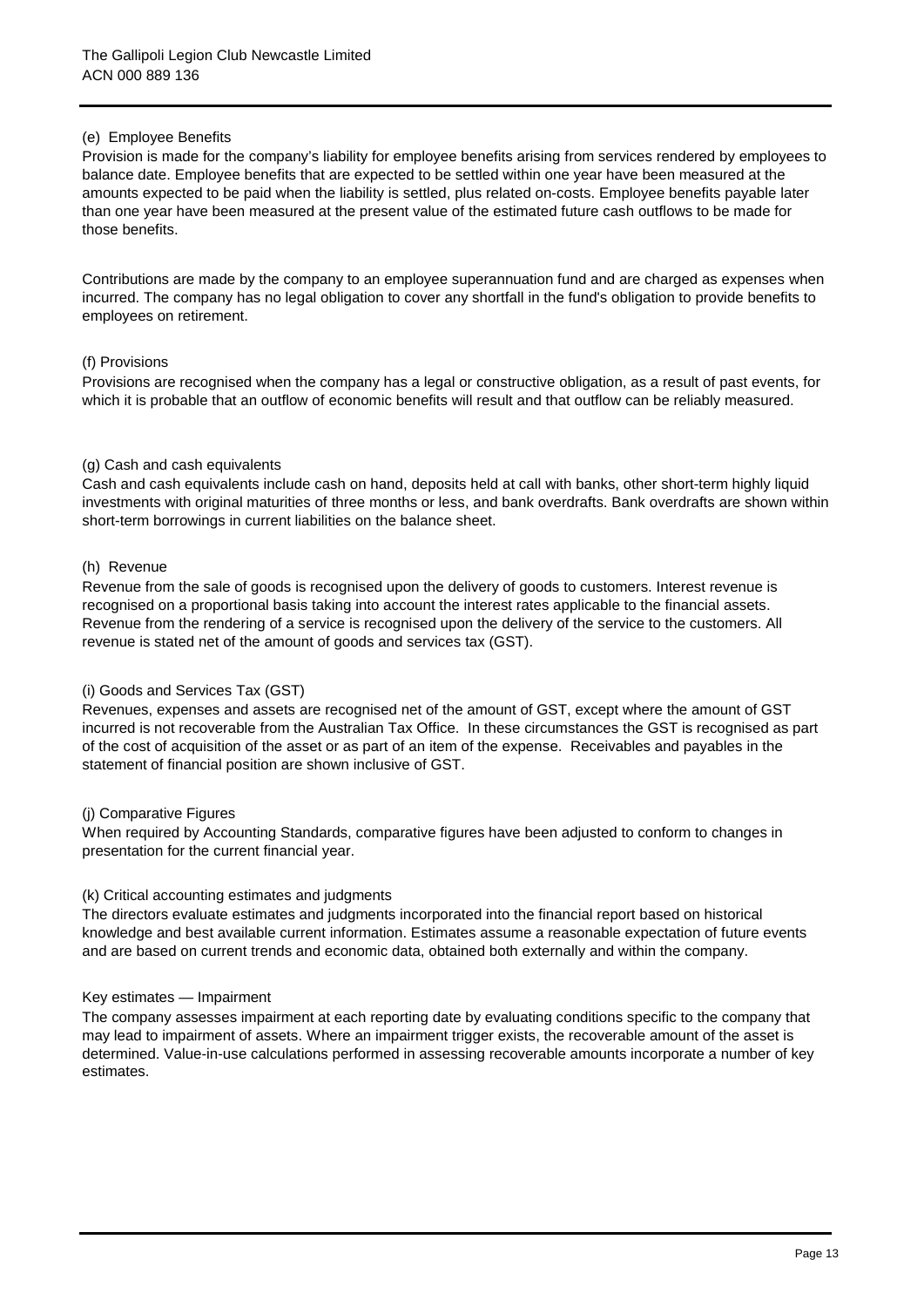## Coronavirus ('COVID-19') pandemic

Judgement has been exercised in considering the impacts that the COVID-19 pandemic has had, or may have, on the entity based on known information. This consideration extends to the nature of the products and services offered, customers, supply chain, staffing and geographic regions in which the entity operates. Other than as addressed in specific notes, there does not currently appear to be either any significant impact upon the financial statements or any significant uncertainties with respect to events or conditions which may impact the entity unfavourably as at the reporting date. However, the ongoing COVID-19 pandemic may impact the estimation uncertainty due to the extent and duration of actions by governments, business and consumers to contain the spread of the virus.

|                                                                                         | <b>NOTES</b> | 2021      | 2020    |
|-----------------------------------------------------------------------------------------|--------------|-----------|---------|
|                                                                                         |              | \$        | \$      |
| 2. REVENUE                                                                              |              |           |         |
| Operating revenue                                                                       |              |           |         |
| - sale of goods                                                                         |              | 823,537   | 645,505 |
| - membership revenue                                                                    |              | 7,236     | 6,235   |
| - commissions received                                                                  |              | 32,570    | 22,530  |
| - interest received                                                                     |              | 7,049     | 18,374  |
| - other revenue                                                                         |              | 204,704   | 161,587 |
| Non operating revenue                                                                   |              |           |         |
| - proceeds on disposal of property, plant and equipment                                 |              |           |         |
|                                                                                         |              | 1,075,096 | 854,231 |
| 3. PROFIT FROM ORDINARY ACTIVITIES                                                      |              |           |         |
| Profit from ordinary activities before income tax                                       |              |           |         |
| expense has been determined after:                                                      |              |           |         |
|                                                                                         |              |           |         |
| (i) Expenses:                                                                           |              |           |         |
| Cost of sales                                                                           |              | 273,005   | 199,508 |
| Depreciation                                                                            |              | 120,673   | 112,434 |
| <b>Employee provisions</b>                                                              |              | 22,239    | 11,807  |
| 4. INCOME TAX EXPENSE                                                                   |              |           |         |
| Income tax expense                                                                      |              |           |         |
| 5. DIRECTORS REMUNERATION                                                               |              |           |         |
| The Directors received no benefits apart from normal reimbursement                      |              |           |         |
| of expenses incurred in carrying out activities and duties on behalf of<br>the company. |              |           |         |
| 6. AUDITORS REMUNERATION                                                                |              |           |         |
| Remuneration of the auditor for:                                                        |              |           |         |
| (a) auditing or reviewing the financial report                                          |              | 9,500     | 9,500   |
| (b) other services                                                                      |              | 15,875    | 13,875  |
|                                                                                         |              | 25,375    | 23,375  |
| 7. CASH ASSETS                                                                          |              |           |         |
| <b>CURRENT</b>                                                                          |              |           |         |
| Cash at bank and in hand                                                                |              | 156,716   | 74,295  |
| Cash on deposit                                                                         |              | 2,062     | 2,062   |
|                                                                                         |              | 158,778   | 76,357  |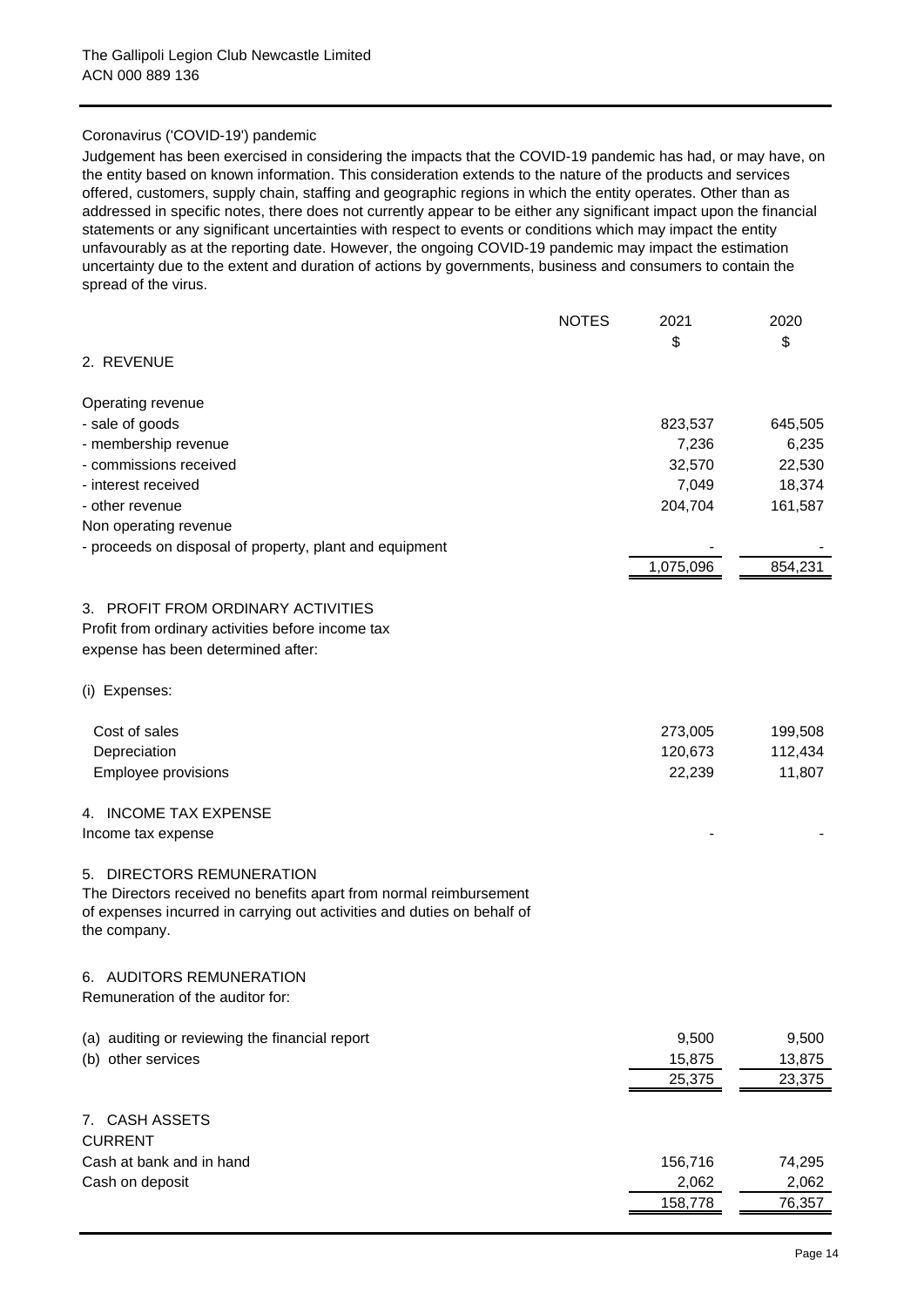|                                                                                                                                                            | <b>NOTES</b> | 2021<br>\$              | 2020                    |
|------------------------------------------------------------------------------------------------------------------------------------------------------------|--------------|-------------------------|-------------------------|
| 7. CASH ASSETS (cont.)<br>The effective interest rate on short-term bank deposits was 0.10%                                                                |              |                         | \$                      |
| (2019: 0.10%); these deposits have an average maturity of 90 days.                                                                                         |              |                         |                         |
| Reconciliation of cash<br>Cash at the end of the period as shown in the statement of cash<br>flows is reconciled to items in the balance sheet as follows: |              |                         |                         |
| Cash and cash equivalents                                                                                                                                  |              | 158,778                 | 76,357                  |
| 8. RECEIVABLES                                                                                                                                             |              |                         |                         |
| Other receivables                                                                                                                                          |              |                         | 4,443                   |
|                                                                                                                                                            |              |                         | 4,443                   |
| 9. INVENTORIES                                                                                                                                             |              |                         |                         |
| Finished goods                                                                                                                                             |              | 22,717                  | 19,008                  |
|                                                                                                                                                            |              |                         |                         |
| 10. OTHER ASSETS                                                                                                                                           |              |                         |                         |
| Prepayments                                                                                                                                                |              | 42,834                  | 56,502                  |
| Security deposits                                                                                                                                          |              | 10,010<br>52,844        | 10,010<br>66,512        |
|                                                                                                                                                            |              |                         |                         |
| 11. OTHER                                                                                                                                                  |              |                         |                         |
| <b>Financial Assets</b>                                                                                                                                    |              |                         |                         |
| Held-to-maturity investments                                                                                                                               |              | 650,000                 | 967,198                 |
| Available-for-sale investments                                                                                                                             |              | 10                      | 10                      |
|                                                                                                                                                            |              | 650,010                 | 967,208                 |
| 12. PROPERTY, PLANT AND EQUIPMENT                                                                                                                          |              |                         |                         |
| Land & Buildings                                                                                                                                           |              |                         |                         |
| Freehold land (at deemed cost)                                                                                                                             |              | 358,360                 | 358,360                 |
| <b>Total land</b>                                                                                                                                          |              | 358,360                 | 358,360                 |
|                                                                                                                                                            |              |                         |                         |
| Freehold buildings (at deemed cost)<br>Less accumulated depreciation                                                                                       |              | 1,095,406<br>(335, 312) | 1,067,356<br>(308, 329) |
| <b>Total buildings</b>                                                                                                                                     |              | 760,094                 | 759,027                 |
| Total land & buildings                                                                                                                                     |              | 1,118,454               | 1,117,387               |
|                                                                                                                                                            |              |                         |                         |
| Plant & Equipment                                                                                                                                          |              |                         |                         |
| Plant & equipment (at cost)                                                                                                                                |              | 966,554                 | 828,580                 |
| Accumulated depreciation                                                                                                                                   |              | (731, 988)              | (696,029)               |
|                                                                                                                                                            |              | 234,566                 | 132,551                 |
| Poker machines (at cost)                                                                                                                                   |              | 494,242                 | 491,242                 |
| Accumulated depreciation                                                                                                                                   |              | (394, 836)              | (337, 105)              |
|                                                                                                                                                            |              | 99,406                  | 154,137                 |
| Total plant & equipment                                                                                                                                    |              | 333,972                 | 286,688                 |
| Total property, plant and equipment                                                                                                                        |              | 1,452,426               | 1,404,075               |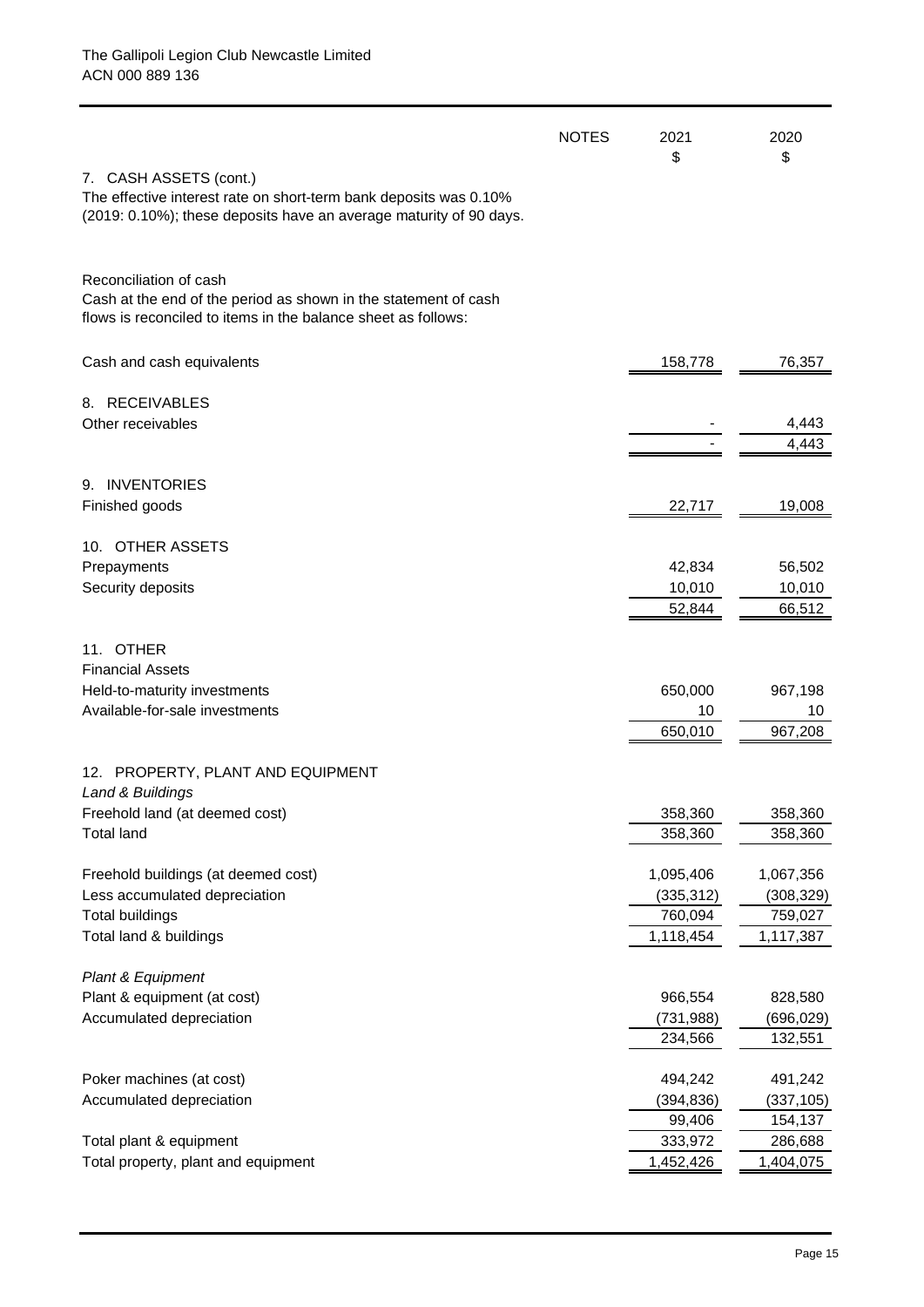## Movement in the carrying amounts for each class of property, plant and equipment between the beginning and the end of the current period

|                                                                 | Freehold Land | <b>Buildings</b> | Plant &<br>Equipment | Poker<br>Machines | Total     |
|-----------------------------------------------------------------|---------------|------------------|----------------------|-------------------|-----------|
|                                                                 | \$            | \$               | \$                   | \$                | \$        |
| Balance at the beginning<br>of the period                       | 358,360       | 759,027          | 132,551              | 154,137           | 1,404,075 |
| Additions<br>Disposals                                          |               | 28,048           | 137,975              | 3,001             | 169,024   |
| Depreciation expense                                            |               | 26,981           | 35,960               | 57,732            | 120,673   |
| Carrying amount at the<br>end of the period                     | 358,360       | 760,094          | 234,566              | 99,406            | 1,452,426 |
|                                                                 |               |                  | <b>NOTES</b>         | 2021              | 2020      |
| 13. PAYABLES                                                    |               |                  |                      | \$                | \$        |
| Trade payables                                                  |               |                  |                      | 35,573            | 37,423    |
| Sundry payables & accrued expenses                              |               |                  |                      | 28,085            | 16,527    |
|                                                                 |               |                  |                      | 63,658            | 53,950    |
| 14. BORROWINGS<br><b>CURRENT</b>                                |               |                  |                      |                   |           |
| Lease liabilities                                               |               |                  |                      | 45,263            | 48,428    |
| <b>NON-CURRENT</b>                                              |               |                  |                      |                   |           |
| Lease liabilities                                               |               |                  |                      | 42,042            | 68,738    |
| <b>TOTAL BORROWINGS</b>                                         |               |                  | 20                   | 87,305            | 117,166   |
| Leased liabilities are secured by the underlying leased assets. |               |                  |                      |                   |           |
| <b>15. TAX LIABILITIES</b>                                      |               |                  |                      |                   |           |
| Income tax                                                      |               |                  |                      |                   |           |
| 16. PROVISIONS                                                  |               |                  |                      |                   |           |
|                                                                 |               |                  |                      | Employee          |           |
|                                                                 |               |                  |                      | Entitlements      | Total     |
|                                                                 |               |                  |                      | \$                | \$        |
| Opening balance at 1 July 2020                                  |               |                  |                      | 69,890            | 76,255    |
| Additional provisions raised during the period                  |               |                  |                      | 22,487            | 25,380    |
| Amounts used                                                    |               |                  |                      | (15, 273)         | (29, 813) |
| Balance at 30 June 2021                                         |               |                  |                      | 77,104            | 71,822    |
| Analysis of Total Provisions                                    |               |                  |                      |                   |           |
| Current                                                         |               |                  |                      | 33,596            | 28,461    |
| Non-current                                                     |               |                  |                      | 43,508            | 41,429    |
|                                                                 |               |                  |                      | 77,104            | 69,890    |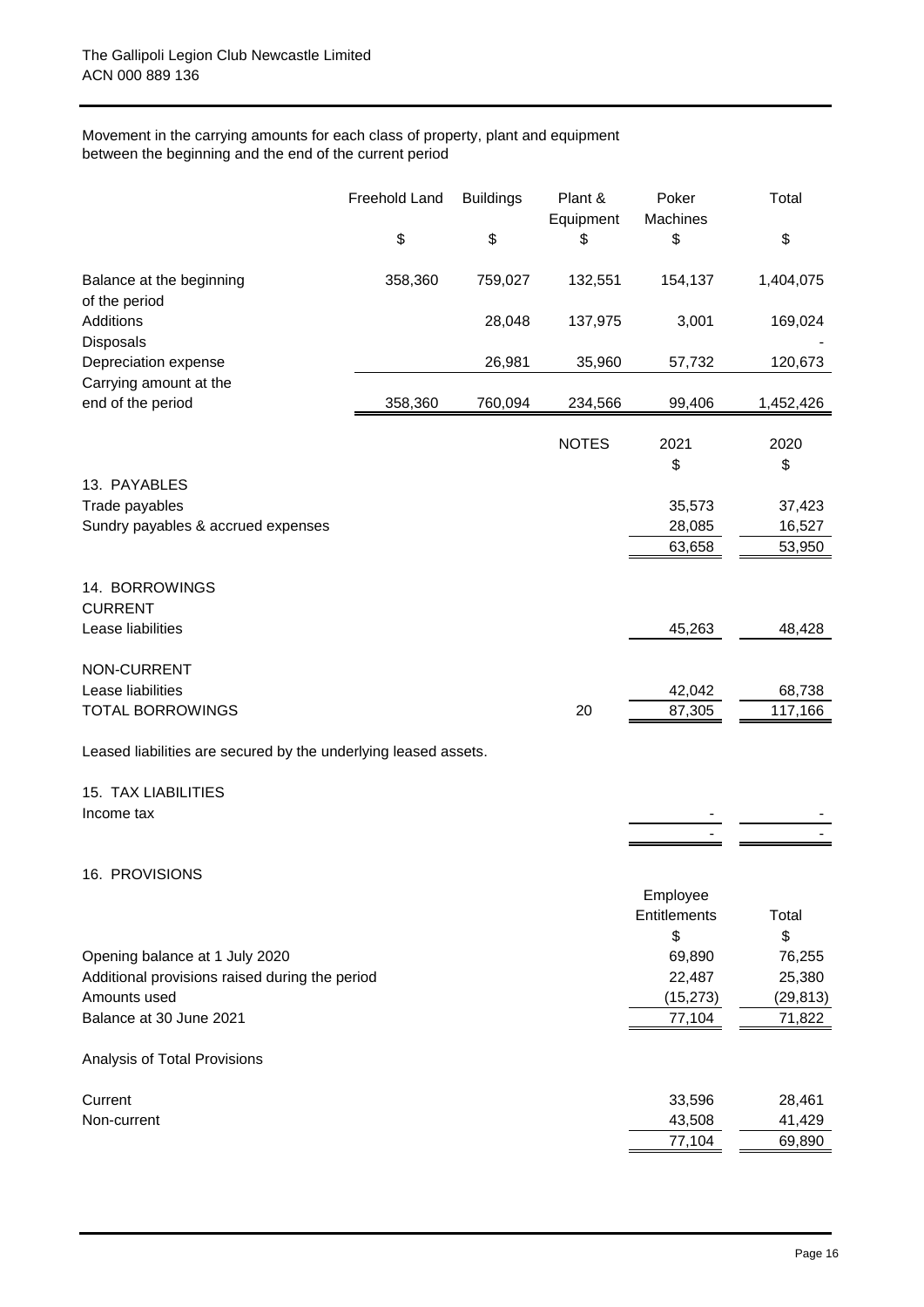| <b>NOTES</b>                                                                                                                                                                                                                                                                                                                                                                                        | 2021<br>\$                 | 2020<br>\$                      |
|-----------------------------------------------------------------------------------------------------------------------------------------------------------------------------------------------------------------------------------------------------------------------------------------------------------------------------------------------------------------------------------------------------|----------------------------|---------------------------------|
| Provision for Employee Entitlements                                                                                                                                                                                                                                                                                                                                                                 |                            |                                 |
| A provision has been recognised for employee entitlements relating to annual and<br>long service leave for employees. In calculating the present value of future cash<br>flows in respect of long service leave, the probability of long service leave being<br>taken is based upon historical data. The measurement and recognition criteria for<br>employee benefits has been included in Note 1. |                            |                                 |
| 17. RESERVES                                                                                                                                                                                                                                                                                                                                                                                        |                            |                                 |
| a. Asset Revaluation Reserve<br>The asset revaluation reserve records revaluations of non-current assets                                                                                                                                                                                                                                                                                            |                            |                                 |
| 18. SEGMENT REPORTING<br>The company operates predominantly in one business and geographical segment<br>being the entertainment industry in the Hunter Valley.                                                                                                                                                                                                                                      |                            |                                 |
| 19. CASH FLOW INFORMATION<br>(a) Reconciliation of cash flows from operations<br>with profit from ordinary activities after income tax                                                                                                                                                                                                                                                              |                            |                                 |
| Operating profit after from ordinary activities<br>after income tax                                                                                                                                                                                                                                                                                                                                 | (187, 889)                 | (212, 819)                      |
| Non cash flows in profit from ordinary activities<br>Depreciation<br>Capital gain                                                                                                                                                                                                                                                                                                                   | 120,673                    | 112,434                         |
| Changes in assets and liabilities<br>(Increase)/Decrease in receivables<br>(Increase)/Decrease in inventories<br>(Increase)/Decrease in other assets                                                                                                                                                                                                                                                | 4,443<br>(3,709)<br>13,668 | (1,607)<br>(6,637)<br>(13, 246) |
| Increase/(Decrease) in payables<br>Increase/(Decrease) in tax liabilities                                                                                                                                                                                                                                                                                                                           | 9,708                      | (30, 438)                       |
| Increase/(Decrease) in employee provisions<br>Cash Flows from Operations                                                                                                                                                                                                                                                                                                                            | 7,214<br>(35, 892)         | (1, 932)<br>(154, 245)          |
| (b) Credit Standby Arrangements with Banks                                                                                                                                                                                                                                                                                                                                                          |                            |                                 |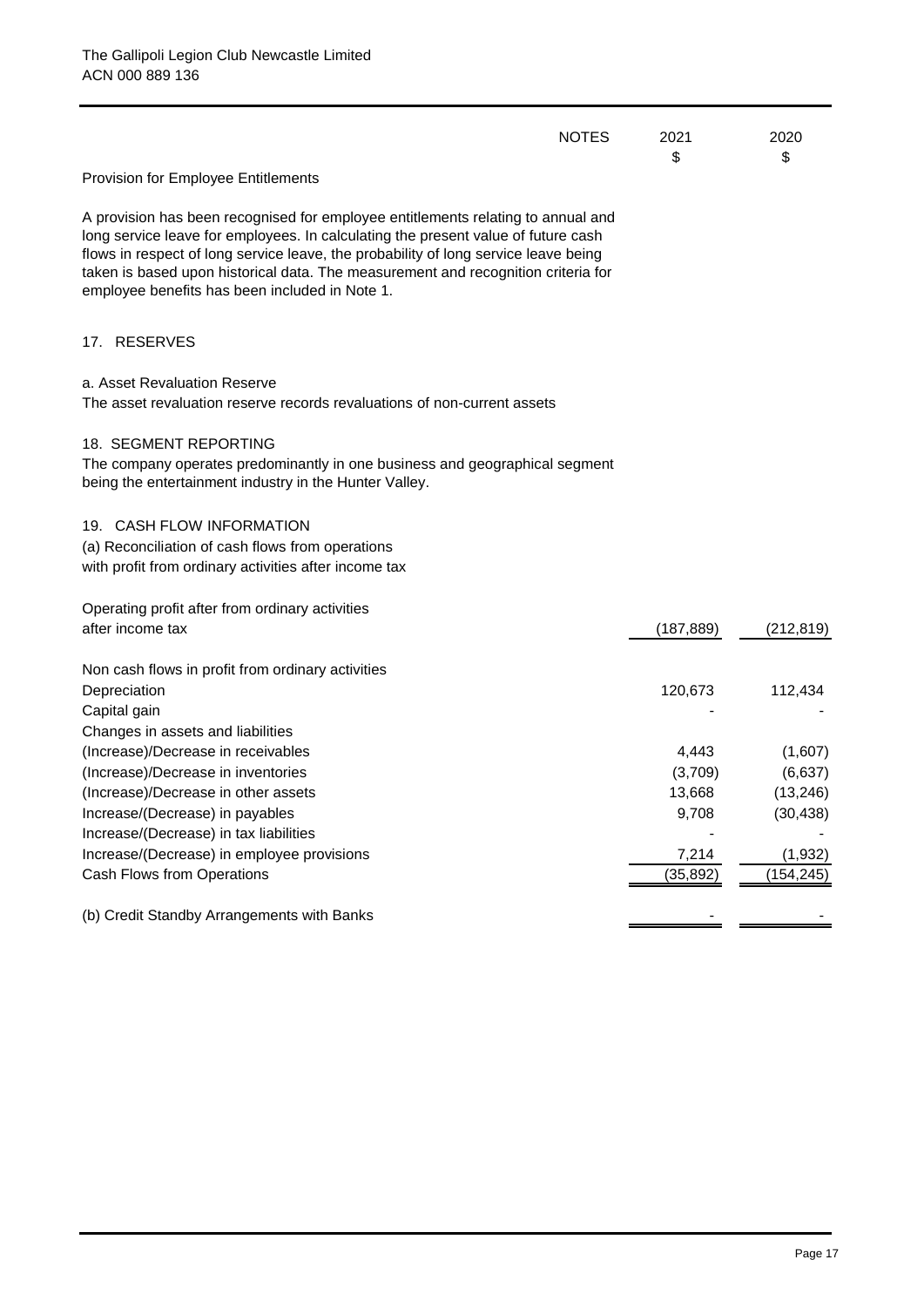## 20. FINANCIAL INSTRUMENTS

|                                    | Floating       | Fixed    |                          | Non       | Total     |
|------------------------------------|----------------|----------|--------------------------|-----------|-----------|
|                                    | Interest       | Interest |                          | Interest  |           |
|                                    | Rate           | Rate     |                          | Bearing   |           |
|                                    |                | 1 year   | Over 1 to                |           |           |
|                                    |                | or less  | 5 years                  |           |           |
|                                    | \$             | \$       | \$                       | \$        | \$        |
| 30 June 2021                       |                |          |                          |           |           |
| <b>Financial Assets</b>            |                |          |                          |           |           |
| Cash and cash equivalents          | 158,778        |          |                          |           | 158,778   |
| Receivables                        |                |          |                          |           |           |
| Investments                        |                | 650,000  |                          | 10        | 650,010   |
|                                    | 158,778        | 650,000  |                          | 10        | 808,788   |
| Weighted average interest          | 0.10%          | 1.69%    |                          |           |           |
| <b>Financial Liabilities</b>       |                |          |                          |           |           |
| Payables                           |                |          |                          | 35,573    | 35,573    |
| Borrowings                         |                | 45,263   | 42,042                   |           | 87,305    |
|                                    | $\overline{a}$ | 45,263   | 42,042                   | 35,573    | 122,878   |
| Net financial assets/(liabilities) | 158,778        | 604,737  | (42, 042)                | (35, 563) | 685,910   |
|                                    |                |          |                          |           |           |
| 30 June 2020                       |                |          |                          |           |           |
| <b>Financial Assets</b>            |                |          |                          |           |           |
| Cash and cash equivalents          | 76,357         |          |                          |           | 76,357    |
| Receivables                        |                |          |                          | 4,443     | 4,443     |
| Investments                        |                | 967,208  |                          | 10        | 967,218   |
|                                    | 76,357         | 967,208  | $\overline{\phantom{a}}$ | 4,453     | 1,048,018 |
| Weighted average interest          | 0.10%          | 2.51%    |                          |           |           |
| <b>Financial Liabilities</b>       |                |          |                          |           |           |
| Payables                           |                |          |                          | 37,423    | 37,423    |
| Borrowings                         |                | 48,428   | 68,738                   |           | 117,166   |
|                                    |                | 48,428   | 68,738                   | 37,423    | 154,589   |
| Net financial assets/(liabilities) | 76,357         | 918,780  | (68, 738)                | (32, 970) | 893,429   |

### 21. MEMBERS' GUARANTEE

The Company is incorporated under the Corporations Act 2001 and is a Company limited by guarantee. If the company is wound up, the Constitution states that each Ordinary Social member is required to contribute a maximum of \$2 and Ordinary Members Legion, Ex-Service and Life Members a maximum of \$8 towards meeting any outstanding obligations of the company. As at 30 June 2021 the number of Ordinary Social members was 1468 and Ordinary Members Legion, Ex-Service and Life members was 41. (2020: Ordinary Social 1026; Legion, Ex-Service and Life 50)

## 22. CONTINGENCIES

In the opinion of the Directors, the Company did not have any contingencies at 30 June 2021 (30 June 2020: None).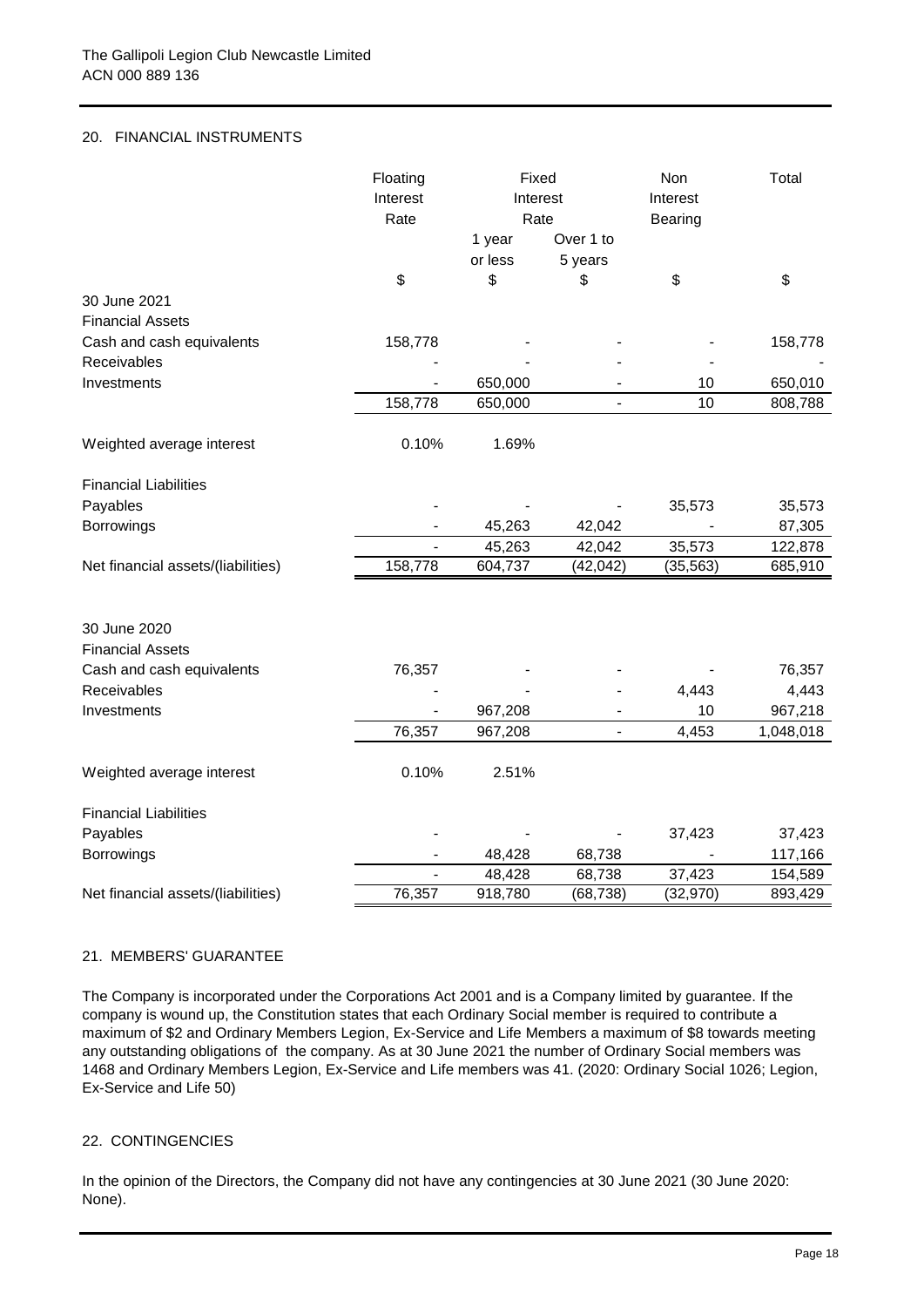## 23. RELATED PARTIES

The Company's main related parties are as follows:

**Directors** 

Other related parties include close family members of Directors and entities that are controlled or significantly influenced by those Directors or their close family members.

Transactions with related parties

Transactions between related parties are on normal commercial terms and conditions no more favourable than those available to other parties unless otherwise stated.

## 24. EVENTS AFTER THE END OF THE REPORTING PERIOD

The impact of the Coronavirus (COVID-19) pandemic is ongoing and while it has not had a significant impact for the entity up to 30 June 2021, it is not practicable to estimate the impact, after the reporting date. The entity has received the Federal Government's Job Keeper incentive and other COVID-19 financial measures. The situation is rapidly developing and is dependent on measures imposed by the Australian Government and other countries, such as maintaining social distancing requirements, quarantine, travel restrictions and any economic stimulus that may be provided. The potential impacts of COVID-19 will continue to be closely monitored.

The financial report was authorised for issue by the Directors on 28 September 2021.

No matters or circumstances have arisen since the end of the financial year which significantly affected or may significantly affect the operations of the Company, the results of those operations or the state of affairs of the Company in future financial years.

## 25. STATUTORY INFORMATION

The registered office of the company is: 3 - 5 Beaumont Street, HAMILTON

The principal place of business of the company is: 3 - 5 Beaumont Street, HAMILTON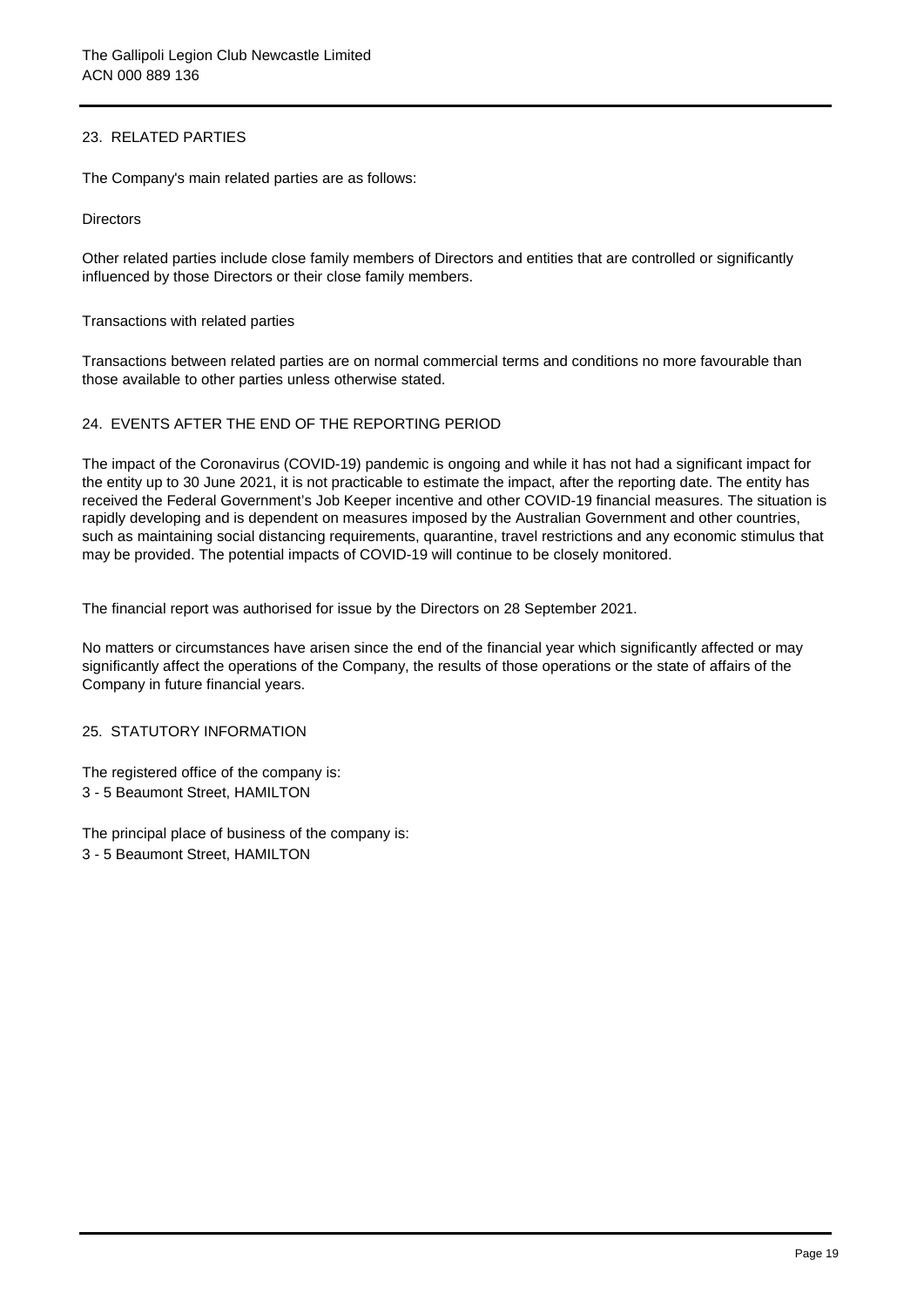# **DIRECTORS DECLARATION**

In the opinion of the directors of The Gallipoli Legion Club Newcastle Limited:

a) the financial statements and notes of The Gallipoli Legion Club Newcastle Limited are in accordance with the Corporations Act 2001, including:

> (i) giving a true and fair view of the company's financial position as at 30 June 2021 and of it's performance for the year ended on that date; and

(ii) complying with Australian Accounting Standards and the Corporations Regulations 2001; and

b) there are reasonable grounds to believe that The Gallipoli Legion Club Newcastle Limited will be able to pay its debts as and when they become due and payable.

Signed in accordance with a resolution of the directors.

fland

P COATES

HAMILTON 28 September 2021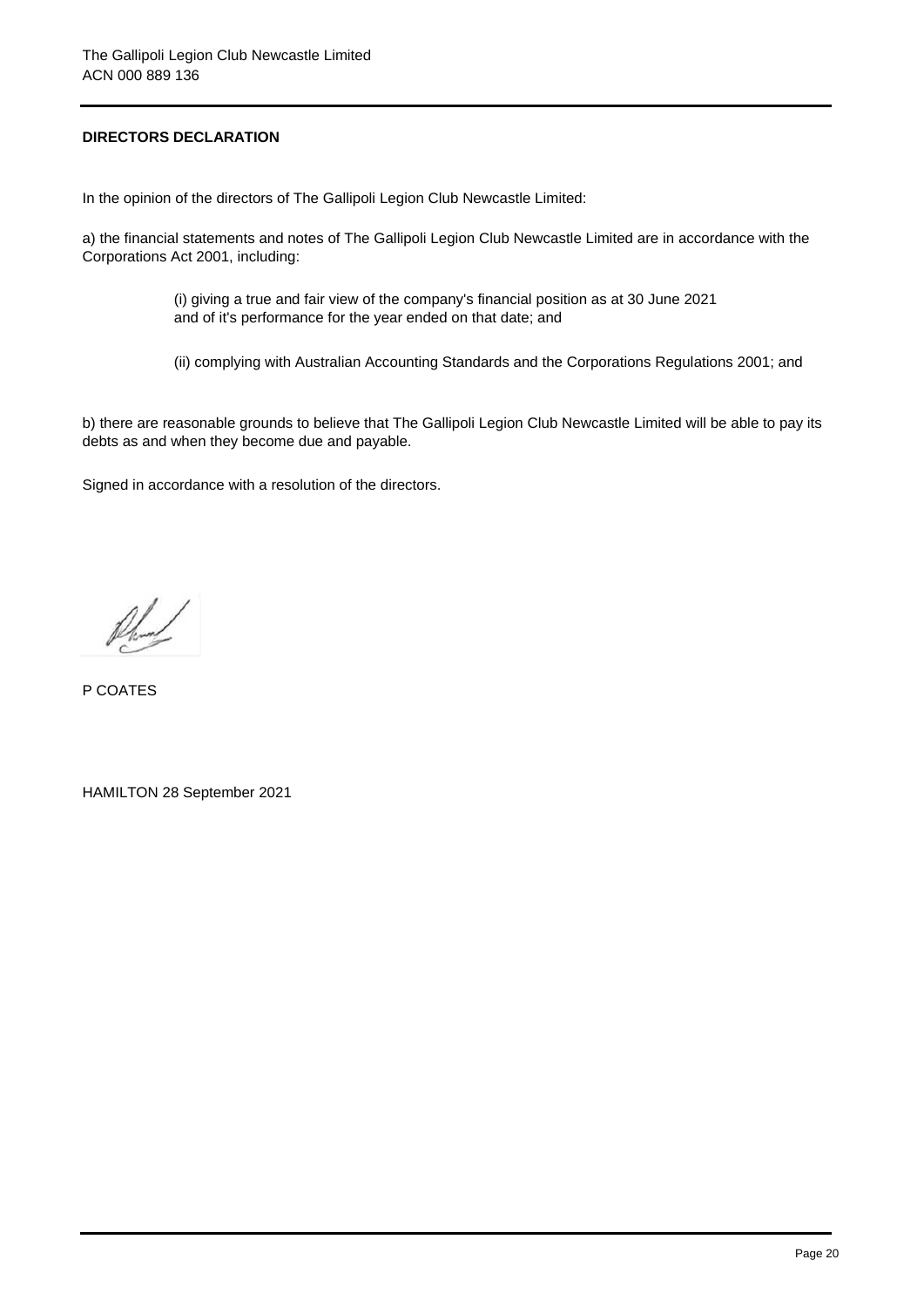

B N LINDBECK PTY LTD ACN 079 130 000 ABN 99 839 215 857

## **Independent Audit Report to the members of The Gallipoli Legion Club Newcastle Limited**

Report on the Audit of the Financial Report

### *Opinion*

We have audited the financial report of The Gallipoli Legion Club Newcastle Limited, which comprises the statement of financial position as at 30 June 2021, the statement of profit or loss and other comprehensive income, the statement of changes in equity and the statement of cash flows for the year then ended, and notes to the financial statements, including a summary of significant accounting policies, and the directors' declaration.

In our opinion the accompanying financial report of The Gallipoli Legion Club Newcastle Limited has been prepared in accordance with Corporations Act 2001, including:

- (i) giving a true and fair view of The Gallipoli Legion Club Newcastle Limited's financial position as at 30 June 2021 and of its financial performance for the year ended; and
- (ii) complying with Australian Accounting Standards and the Corporations Regulations 2001.

### *Basis for Opinion*

We conducted our audit in accordance with Australian Auditing Standards. Our responsibilities under those standards are further described in the Auditor's Responsibilities for the Audit of the Financial Report section of our report. We are independent of The Gallipoli Legion Club Newcastle Limited in accordance with the auditor independence requirements of the Corporations Act 2001 and the ethical requirements of the Accounting Professional and Ethical Standards Board's APES 110 Code of Ethics for Professional Accountants (the Code) that are relevant to our audit of the financial report in Australia. We have also fulfilled our other ethical responsibilities in accordance with the Code.

We believe that the audit evidence we have obtained is sufficient and appropriate to provide a basis for our opinion.

#### *Emphasis of matter – COVID-19*

We draw attention to Note 1 of the financial report, which describes the circumstances relating to COVID-19 and the uncertainty surrounding any potential financial impact on the financials. Our opinion is not modified in respect of this matter.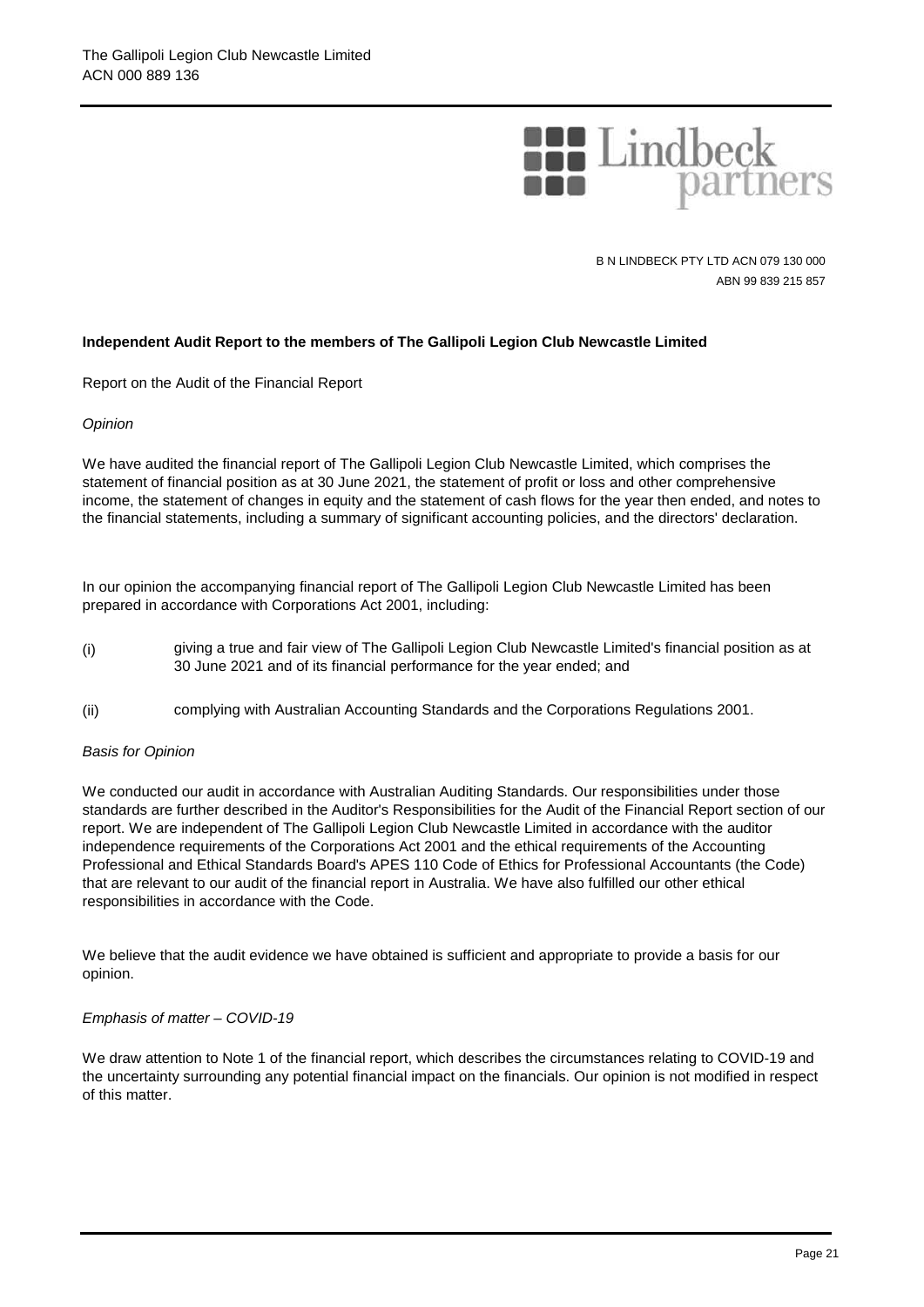## **Independent Audit Report to the members of The Gallipoli Legion Club Newcastle Limited**

### *Responsibilities of Directors for the Financial Report*

The Directors of The Gallipoli Legion Club Newcastle Limited are responsible for the preparation and fair presentation of the financial report in accordance with Australian Accounting Standards and the Corprations Act 2001, and for such internal control as the Directors determine is necessary to enable the preparation of the financial report that is free from material misstatement, whether due to fraud or error.

In preparing the financial report, the Directors are responsible for assessing The Gallipoli Legion Club Newcastle Limited's ability to continue as a going concern, disclosing, as applicable, matters related to going concern and using the going concern basis of accounting unless the Directors either intend to liquidate The Gallipoli Legion Club Newcastle Limited or to cease operations, or has no realistic alternative but to do so.

Those charged with governance are responsible for overseeing The Gallipoli Legion Club Newcastle Limited's financial reporting process.

#### *Auditor's Responsibilities for the Audit of the Financial Report*

Our objectives are to obtain reasonable assurance about whether the financial report as a whole is free from material misstatement, whether due to fraud or error, and to issue an auditor's report that includes our opinion. Reasonable assurance is a high level of assurance, but is not a guarantee that an audit conducted in accordance with Australian Auditing Standards will always detect a material misstatement when it exists. Misstatements can arise from fraud or error and are considered material if, individually or in the aggregate, they could reasonably be expected to influence the economic decisions of users taken on the basis of the financial report.

As part of an audit in accordance with the Australian Auditing Standards, we exercise professional judgement and maintain professional scepticism throughout the audit. We also:

- $\bullet$ Identify and assess the risks of material misstatement of the financial report, whether due to fraud or error, design and perform audit procedures responsive to those risks, and obtain audit evidence that is sufficient and appropriate to provide a basis for our opinion. The risk of not detecting a material misstatement resulting from fraud is higher than for one resulting from error, as fraud may involve collusion, forgery, intentional omissions, misrepresentations, or the override of internal control.
- $\bullet$ Obtain an understanding of internal control relevant to the audit in order to design audit procedures that are appropriate in the circumstances, but not for the purpose of expressing an opinion on the effectiveness of The Gallipoli Legion Club Newcastle Limited's internal control.
- $\bullet$ Evaluate the appropriateness of accounting policies used and the reasonableness of accounting estimates and related disclosures made by the Directors.
- $\bullet$ Conclude on the appropriateness of the Directors' use of the going concern basis of accounting and, based on the audit evidence obtained, whether a material uncertainty exists related to events or conditions that may cast significant doubt on The Gallipoli Legion Club Newcastle Limited's ability to continue as a going concern. If we conclude that a material uncertainty exists, we are required to draw attention in our auditor's report to the related disclosures in the financial report or,if such disclosures are inadequate, to modify our opinion. Our conclusions are based on the audit evidence obtained up to the date of our auditor's report. However, future events or conditions may cause The Gallipoli Legion Club Newcastle Limited to cease to continue as a going concern.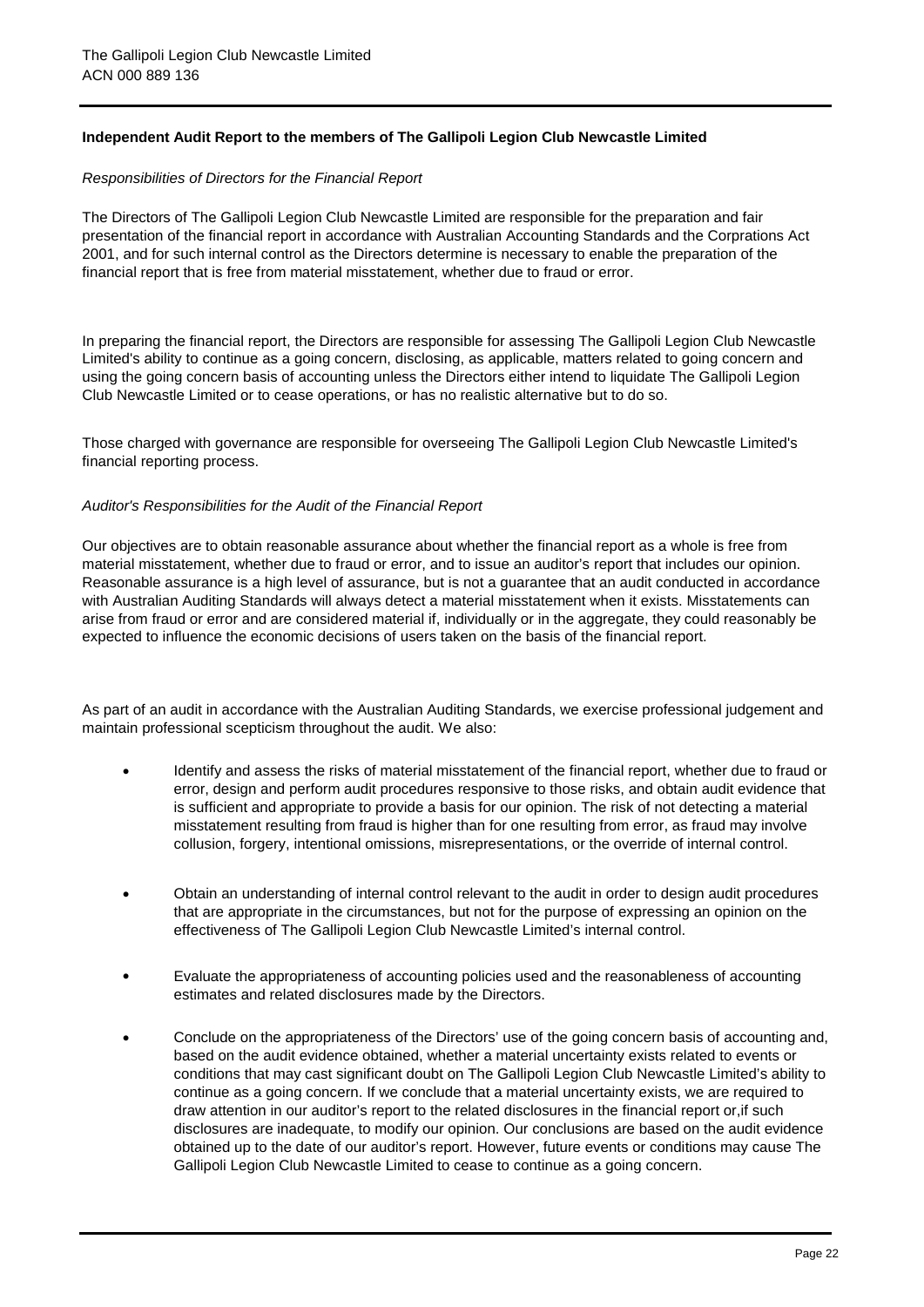## **Independent Audit Report to the members of The Gallipoli Legion Club Newcastle Limited**

 $\bullet$ Evaluate the overall presentation, structure and content of the financial report, including the disclosures, and whether the financial report represents the underlying transactions and events in a manner that achieves fair presentation.

We communicate with those charged with governance regarding, among other matters, the planned scope and timing of the audit and significant audit findings, including any significant deficiencies in internal control that we identify during our audit.

Lindeck Partners

LINDBECK PARTNERS Chartered Accountants

Barry Lindbeck Partner

Cardiff 29 September 2021

15 Kelton Street [PO Box 618] Cardiff NSW 2285 **T**: [02] 4954 4611 **F**: [02] 4954 5757 **E**: mail@lindbeckpartners.com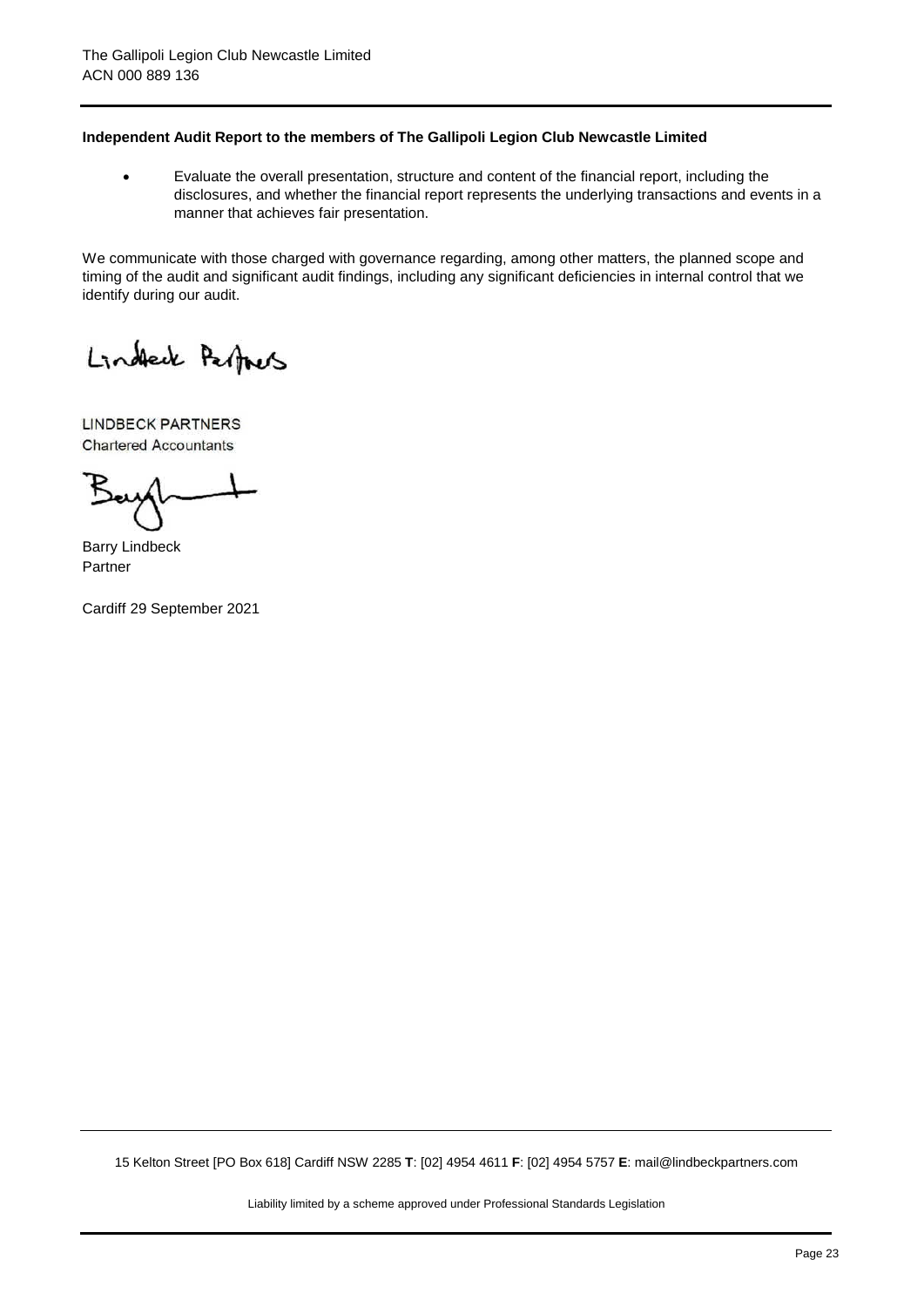

B N LINDBECK PTY LTD ACN 079 130 000 ABN 99 839 215 857

**DISCLAIMER**

The additional financial data presented in the following pages is in accordance with the books and records of The Gallipoli Legion Club Newcastle Limited ('our client') which have been subjected to the auditing procedures applied in our statutory audit of the company for the year ended 30 June 2020. It will be appreciated that our statutory audit did not cover all details of the additional year financial data.

Accordingly we do not express an opinion on such financial data and no warranty of accuracy or reliability is given. Neither the firm, nor any member or employee of the firm, undertakes responsibility in any way whatsoever to any person (other than our client) in respect of such data, including any errors or omission therein however caused.

Lindeck Perfacts

LINDBECK PARTNERS Chartered Accountants

Barry Lindbeck Partner

Cardiff 29 September 2021

15 Kelton Street [PO Box 618] Cardiff NSW 2285 **T**: [02] 4954 4611 **F**: [02] 4954 5757 **E**: mail@lindbeckpartners.com

Liability limited by a scheme approved under Professional Standards Legislation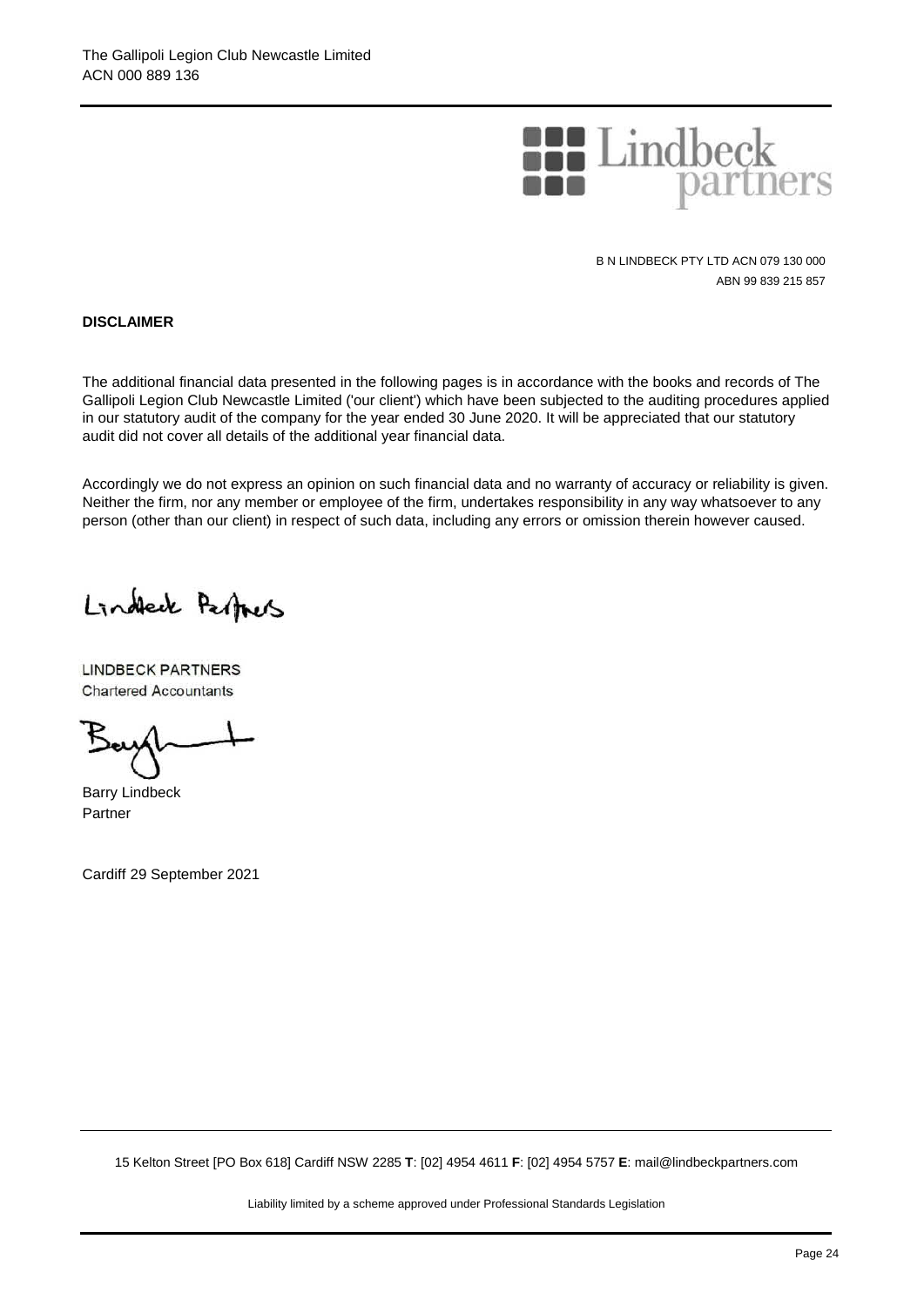## **TRADING STATEMENTS**

For the year ended 30 June 2021

| <b>LIQUOR</b>                    | <b>NOTES</b> | 2021<br>\$        | 2020<br>\$        |
|----------------------------------|--------------|-------------------|-------------------|
| Sales                            |              | 566,883           | 438,100           |
| <b>Cost of Sales</b>             |              |                   |                   |
| Opening stock                    |              | 19,008            | 12,282            |
| Purchases                        |              | 266,414           | 201,430           |
|                                  |              | 285,422           | 213,712           |
| Closing stock                    |              | 22,467            | 19,008            |
|                                  |              | 262,955           | 194,704           |
| Gross profit                     |              | 303,928<br>53.61% | 243,396<br>55.56% |
|                                  |              |                   |                   |
| DEDUCT DIRECT EXPENSES           |              |                   |                   |
| Repairs & maintenance            |              | 2,840             | 457               |
| Glass replacement                |              | 1,261             | 6,550             |
| <b>Temporary Staff</b>           |              | 2,590             |                   |
| Wages                            |              | 249,485           | 214,118           |
|                                  |              | 256,176           | 221,125           |
| BAR NET OPERATING REVENUE        |              | 47,752            | 22,271            |
|                                  |              | 8.42%             | 5.08%             |
| <b>BAR SUNDRY</b>                |              |                   |                   |
| Sales                            |              | 15,711            | 4,635             |
| Purchases                        |              | 10,050            | 4,804             |
| Wages                            |              | 3,143             | 378               |
|                                  |              | 13,193            | 5,182             |
| BAR SUNDRY NET OPERATING REVENUE |              | 2,518             | (547)             |
|                                  |              | 16.03%            | $-11.80%$         |
| POKER MACHINES                   |              |                   |                   |
| Poker machine clearances         |              | 240,943           | 202,770           |
| DEDUCT DIRECT EXPENSES           |              |                   |                   |
| Service, analysis & repairs      |              | 28,969            | 24,388            |
| Poker machine game license fees  |              | 2,496             | 6,945             |
|                                  |              | 31,465            | 31,333            |
| POKER MACHINE REVENUE            |              | 209,478           | 171,437           |
|                                  |              | 86.94%            | 84.55%            |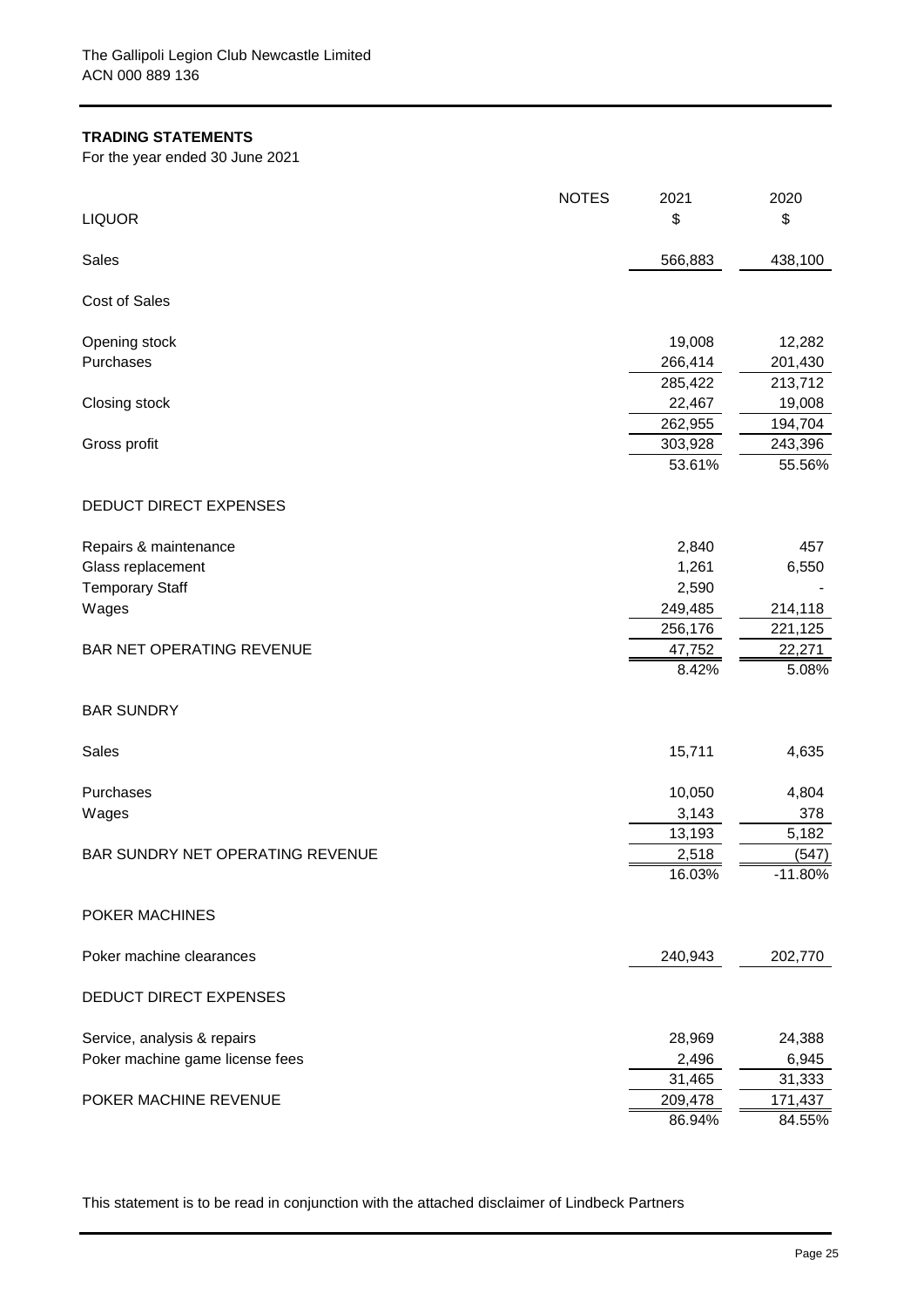## **STATEMENT OF INCOME & EXPENDITURE**

For the year ended 30 June 2021

|                                  | <b>NOTES</b> | 2021    | 2020    |
|----------------------------------|--------------|---------|---------|
|                                  |              | \$      | \$      |
| <b>INCOME</b>                    |              |         |         |
| Bar net operating revenue        |              | 47,752  | 22,271  |
| Bar sundry net operating revenue |              | 2,518   | (547)   |
| Poker machine revenue            |              | 209,478 | 171,437 |
|                                  |              | 259,748 | 193,161 |
| Commission - other               |              | 9,476   | 3,699   |
| Commission - Club Keno           |              | 23,094  | 18,831  |
| <b>Function revenue</b>          |              | 6,210   | 5,591   |
| Interest income                  |              | 7,049   | 18,374  |
| Membership subscriptions         |              | 7,236   | 6,235   |
| Raffle income                    |              | 56,542  | 13,649  |
| Other income                     |              | 141,188 | 141,534 |
| Eftpos receipts                  |              | 764     | 813     |
|                                  |              | 251,559 | 208,726 |
| <b>TOTAL INCOME</b>              |              | 511,307 | 401,887 |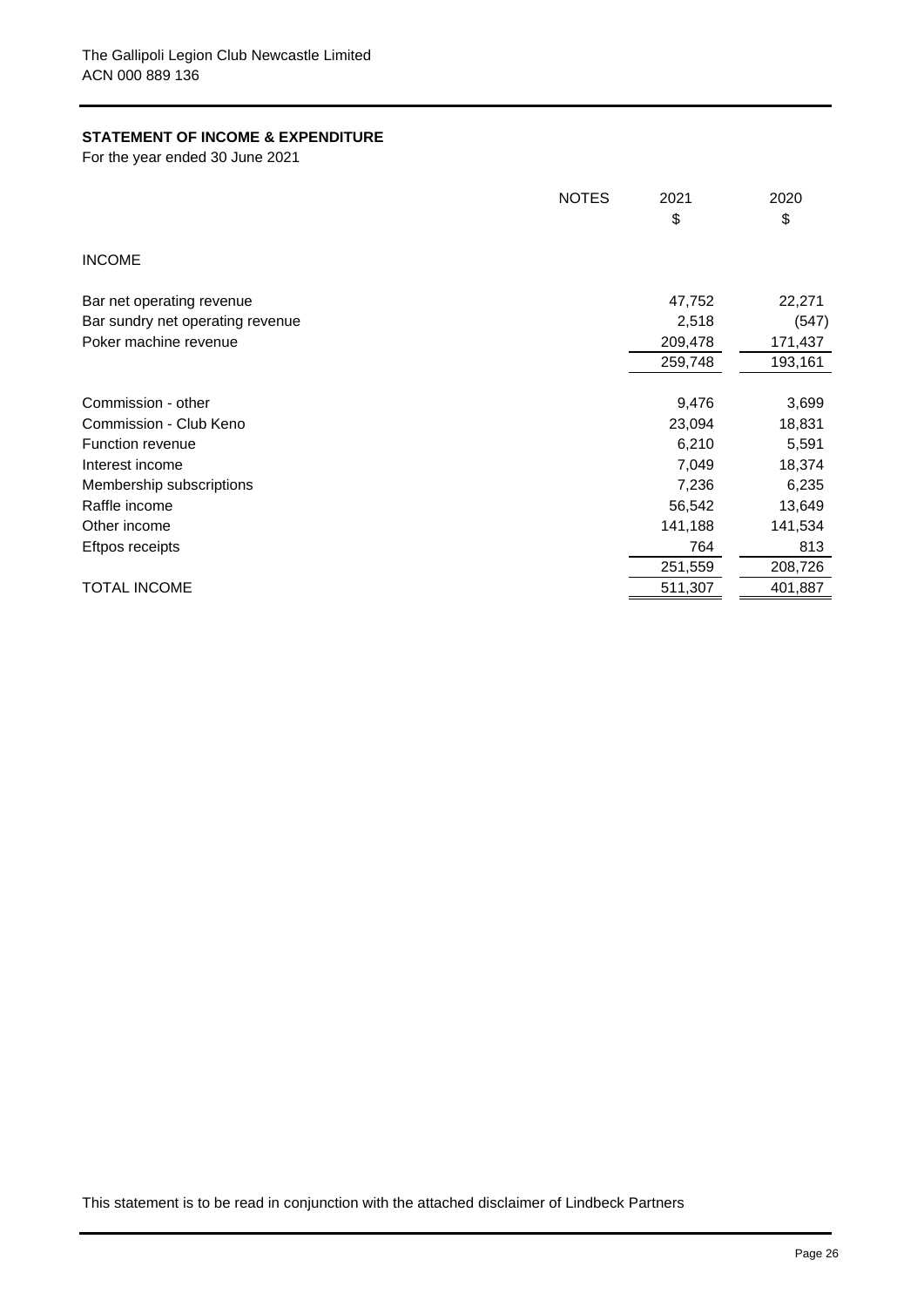# **STATEMENT OF INCOME & EXPENDITURE**

For the year ended 30 June 2021

|                                         | <b>NOTES</b> | 2021      | 2020      |
|-----------------------------------------|--------------|-----------|-----------|
|                                         |              | \$        | \$        |
| <b>TOTAL INCOME</b>                     |              | 511,307   | 401,887   |
| <b>GENERAL EXPENSES &amp; OVERHEADS</b> |              |           |           |
| Accountancy & auditing                  |              | 25,375    | 23,375    |
| Advertising                             |              | 1,628     | 1,254     |
| <b>Bank charges</b>                     |              | 4,185     | 2,252     |
| Cash shortage / (surplus)               |              | (785)     | 686       |
| Cleaning                                |              | 40,260    | 30,462    |
| Computer software                       |              | 17,406    | 15,014    |
| Consultancy services                    |              | 1,600     | 1,977     |
| Directors expenses                      |              | 250       | 1,225     |
| Electricity                             |              | 32,883    | 30,033    |
| Hire of equipment                       |              |           | 1,304     |
| Insurance                               |              | 46,484    | 42,831    |
| Interest                                |              | 4,505     | 4,436     |
| Night patrol & cash collection          |              | 516       | 731       |
| Printing, postage & stationery          |              | 4,837     | 3,462     |
| Rates                                   |              | 23,841    | 25,258    |
| Repairs & maintenance                   |              | 17,126    | 19,672    |
| Salaries, wages & allowances            |              | 80,073    | 86,593    |
| Staff training                          |              |           |           |
| Staff uniforms                          |              | 648       | 1,820     |
| Sundry expenses                         |              | 1,154     | 330       |
| Superannuation                          |              | 35,530    | 26,760    |
| Telephone                               |              | 3,377     | 4,961     |
| Temporary staff                         |              | 15,811    | 9,710     |
| Travel & entertainment                  |              |           | 118       |
|                                         |              | 356,704   | 334,264   |
| AMENITIES & SOCIAL EXPENSES             |              |           |           |
| Catering                                |              | 325       | 4,779     |
| Club Keno expenses                      |              | 1,692     | 1,338     |
| Donations                               |              | 3,272     | 3,478     |
| Entertainment                           |              | 103,711   | 103,123   |
| Mortality, welfare & benevolence        |              | 1,000     | 731       |
| Raffle prizes                           |              | 71,578    | 18,226    |
| Socials & refreshments - members        |              | 16,526    | 23,150    |
| Subscriptions                           |              | 1,476     | 1,376     |
|                                         |              | 199,580   | 156,201   |
| <b>TOTAL OPERATING EXPENSES</b>         |              | 556,284   | 490,465   |
| NET OPERATING INCOME                    |              | (44, 977) | (88, 578) |